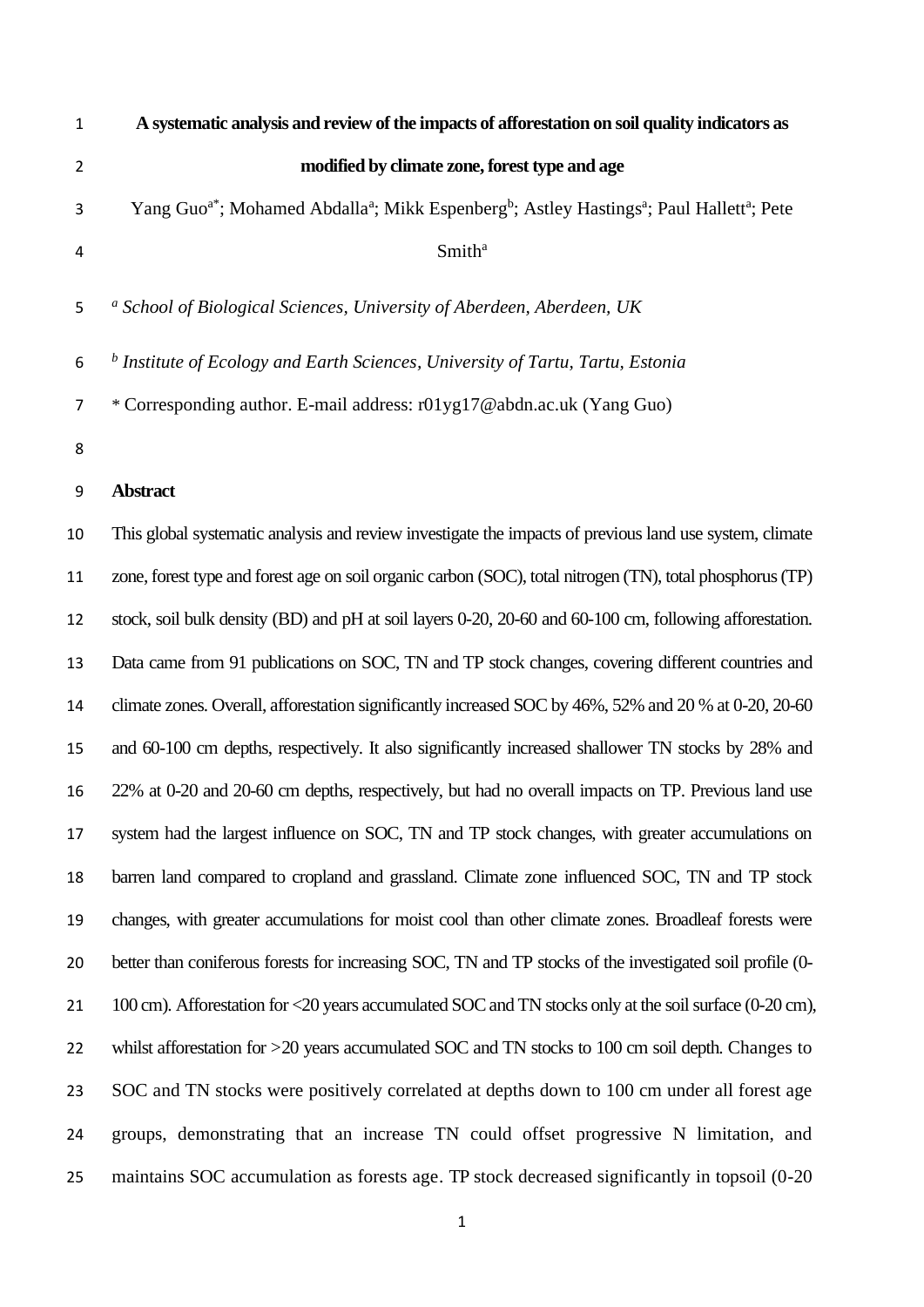cm) for <20-year-old forest and did not change for >20-year-old forest, suggesting that it may become a limiting factor for carbon sequestration as forests age. Following afforestation, soil BD decreased alongside significant increases in SOC and TN stocks to 100 cm depth, but had no relationship with TP.

 **Keywords:** Land use change, Climate, Soil organic carbon, Afforestation, Soil nitrogen, Soil phosphorus

#### **1.Introduction**

 Land-use change is one of the major driving forces behind changes in soil organic carbon (SOC), so it could contribute to potential strategies for mitigating the consequences of climate change (Guo and Gifford, 2002; Hooker and Compton, 2003). Afforestation on non-forest lands has been suggested as a mitigation strategy, but its potential is uncertain due to poor predictions and data availability. Better assessments of SOC changes following afforestation could reduce the considerable uncertainty in estimating carbon sequestration and emissions in terrestrial ecosystems and provide empirical evidence for the development of climate change mitigation strategies to be used in forest management policy making. However, previous published regional/global assessment reviews (Berthrong et al., 2009; Bárcena et al., 2014; Shi et al., 2016; Liu et al., 2018) have mainly focused on soil depths limited to less than 30 cm. An increasing number of field studies suggest that SOC contents in the deeper soil profile (i.e. below 30 cm soil depth) are more sensitive to land use change compared to those near to the soil surface (Chang et al., 2012; Shi et al., 2013; Deng et al., 2014). Leaving out deep soil layers in predictions of SOC storage following afforestation represents a significant knowledge gap (Don et al., 2011), which could be addressed by a systematic analysis and review of available global data.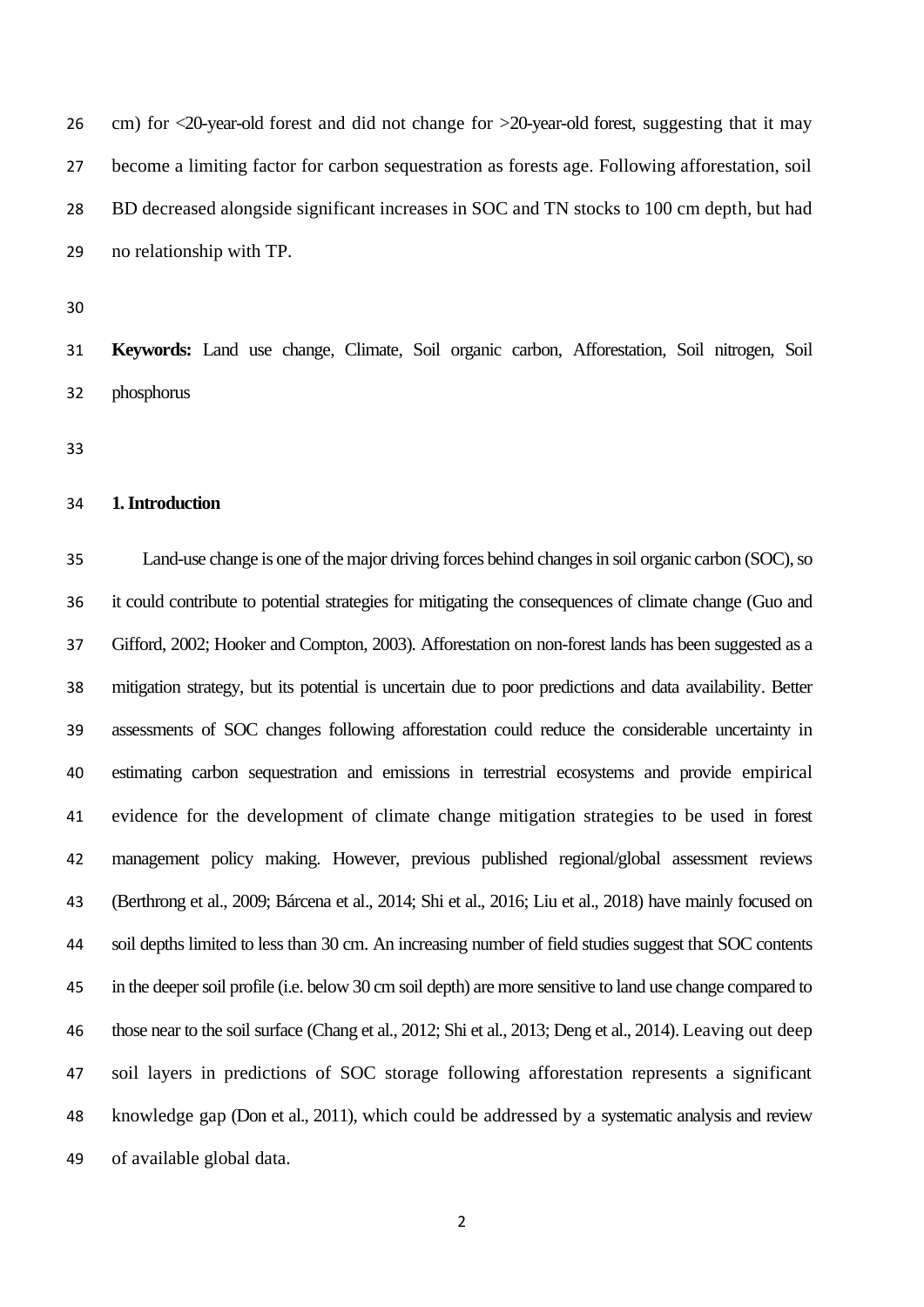| 50 | Other factors that have notable impacts on the dynamics of SOC stock and thereby, on its direction                                                            |
|----|---------------------------------------------------------------------------------------------------------------------------------------------------------------|
| 51 | and magnitude following afforestation, are climate zone (e.g. tropical moist zone or tropical dry zone or                                                     |
| 52 | cool temperature zone), forest type (e.g. broadleaf or coniferous tree), forest age and soil physical                                                         |
| 53 | properties (e.g. soil bulk density and pH) (Berthrong et al., 2009; Laganiere et al., 2010; Shi et al., 2016).                                                |
| 54 | However, the changes in SOC following afforestation have been found inconsistent under different                                                              |
| 55 | categories of each factor. For instance, Post & Kwon (2000) demonstrated that SOC in 0-50 cm soil                                                             |
| 56 | depth after cropland was converted into forest accumulated at annual rates of 1.7 Mg ha <sup>-1</sup> in subtropical                                          |
| 57 | and 0.6 Mg $ha^{-1}$ in tropical climatic zones. The annual accumulation rate of SOC for the moist forest                                                     |
| 58 | was also very different compared to that for dry forest (Post & Kwon, 2000; Silver et al., 2000). In a                                                        |
| 59 | review, Deng et al. (2014) found that broadleaf forest (0.4 Mg ha <sup><math>-1</math></sup> yr <sup><math>-1</math></sup> ) had a greater potential capacity |
| 60 | to sequester carbon in soil than coniferous forest $(0.0 \text{ Mg ha}^{-1} \text{ yr}^{-1})$ . According to Poeplau et al. (2011)                            |
| 61 | and Bárcena et al. (2014), the magnitude of SOC changes following afforestation of different previous                                                         |
| 62 | land use systems in northern Europe were significantly lower for $\leq 30$ -year-old forest compared to                                                       |
| 63 | that >30-year-old forest. Bárcena et al. (2014) further reported that SOC stocks significantly decreased                                                      |
| 64 | following afforestation of cropland in the first 30 years, but significantly increased thereafter. In                                                         |
| 65 | Australia, the annual average rates of SOC accumulation at soil depth of 0-30 cm following afforestation                                                      |
| 66 | of cropland were 0.01 and 0.20 Mg $ha^{-1}$ for forest ages of 7 and 30 years, respectively (Paul et al., 2002).                                              |
| 67 | Soil total nitrogen (TN) and total phosphorus (TP) are necessary macronutrients for plants so are                                                             |
| 68 | important for the growth of forest as they are both necessary macronutrients for plants (Li et al., 2015;                                                     |
| 69 | Deng et al., 2017). Additionally, they impact SOC sequestration by influencing the balance between                                                            |
| 70 | carbon inputs and outputs (Li et al., 2015; Shi et al., 2016). Previous studies demonstrated that                                                             |
| 71 | limitations in available soil TN and TP stocks can constrain the input rates of organic matter from net                                                       |
| 72 | primary productivity (Goll et al., 2012; Cleveland et al., 2013). Moreover, the availability of nitrogen                                                      |
| 73 | and phosphorus has a great impact on microbial processes in soils, and thereby influences the                                                                 |
| 74 | turnover of soil carbon (He et al., 2008; Strickland et al., 2010). Therefore, it is necessary to                                                             |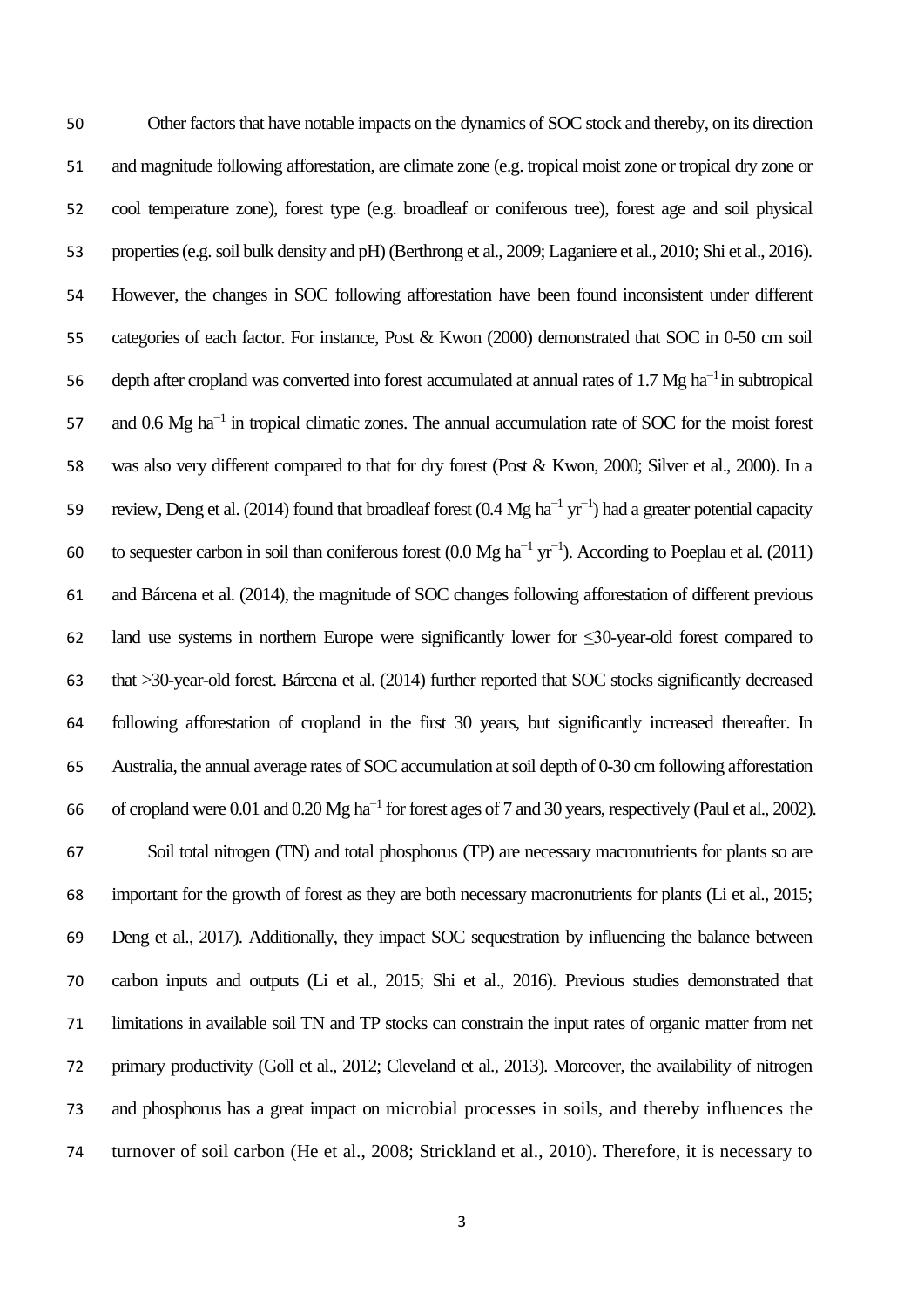quantify soil nutrients (i.e. soil TN and TP) following the afforestation of previous land use systems and explore the factors controlling their dynamics.

 Understanding the impact of previous land use systems and other controlling factors on the dynamics of SOC, TN, TP and other soil quality indicators is of great importance for forest management and climate change mitigation (Jobbágy and Jackson, 2001; Shi et al., 2016). Although previous synthetic reviews on this topic have been valuable, they were not able to fully address the dynamics of SOC, TN and TP stocks at deeper soil layers (e.g. >30 cm), following afforestation. We addressed this by conducting a global systematic analysis and review, focusing on the impacts of previous land use system on the dynamics of SOC, TN and TP and other selected soil quality indicators (i.e. soil bulk density and pH) at different soil layers between 0 and 100 cm, following afforestation. Likewise, we examined the influences of climatic zone, forest type and forest age on these soil quality indicators, following afforestation. We further explored the relationships between the changes in SOC, TN and TP stocks in both topsoil and subsoil layers. The specific hypotheses we critically evaluated were as follows: a) previous land use systems have significant impacts on SOC, TN and TP stocks, following afforestation; b) changes in SOC, TN and TP stocks are significantly different between climate zones, forest types and forest ages; c) changes in SOC relate significantly to changes in TN and TP stocks, following afforestation.

# **2. Materials and methods**

#### *2.1. Data collection*

 To collect all possible published global studies that have investigated the impacts of previous land use systems, climate zone, forest type and forest age on SOC, TN, TP stock changes and other selected soil quality indicators (i.e. soil pH and bulk density) changes following afforestation, we conducted a 98 comprehensive search on the Web of Science database (accessed between 1<sup>st</sup> January 2000 and 1<sup>st</sup> February 2020). We used the keywords: land use, climate, soil quality indicators, soil organic carbon,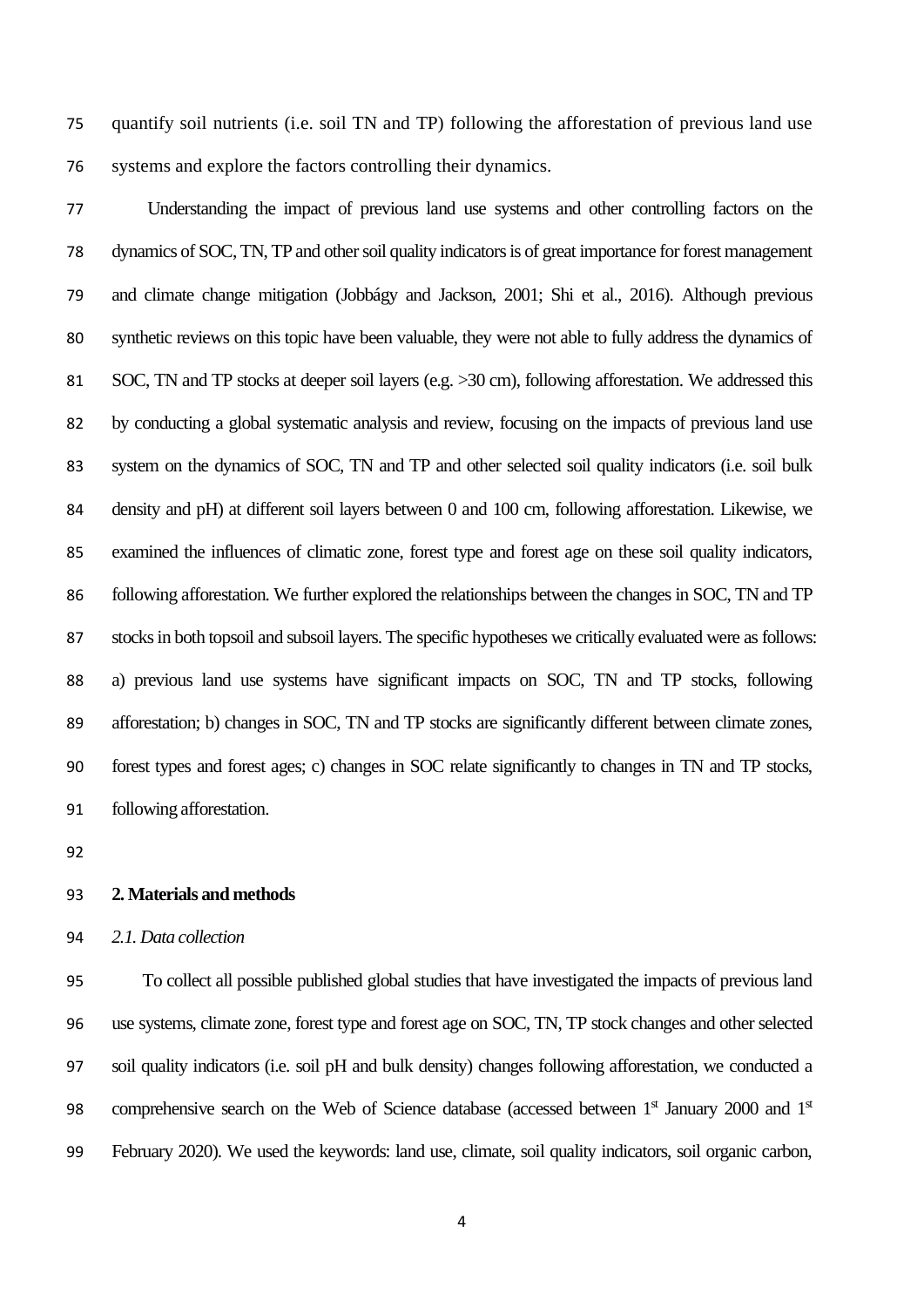afforestation, forest, nitrogen, phosphorus and soil properties. For the best possible coverage, we also checked all references in the papers found in the Web of Science search. In order to reduce publication bias, data were selected according to the following criteria: a) stocks or concentrations of SOC or TN or TP must have been assessed for both of afforestation and control (previous land use) sites; b) the same stratified method for soil sampling must have been applied for both of afforestation and control sites; c) experiments were deployed using paired-sites, chronosequence or retrospective approach; and d) the dominant forest age and/ortype must have been given.

 The data were extracted directly either from tables or from graphs (i.e. figures or charts) using the GetData Graph Digitizer (version 2.26). We selected studies that measured SOC, TN and TP stocks at various soil depths between 0 and 100 cm. To enhance comparability between the different studies, we normalized soil depth to three soil layers (i.e. 0-20, 20-60 and 60-100 cm). There were many classifications for soil depth distributions published in the literature that we could have used. However, we have selected these three soil layers because they best reflect the soil depths in our data and show the most common soil depth distributions in the literature. The collected data included 70% studies (63 publications) with the depth down to 20cm, 40% (36 publications) with the depth down to 60cm and 23% (22 publications) with the depth down to 100cm, with some of the studies investigating more than one soil depth (Table S1). A similar standardization method was also reported by Hou et al. (2019). Additionally, to decide on which soil depth distribution was suitable for our study, we compared initial SOC in top soils and sub-soils for two soil depth distributions (i.e., one soil distribution is 0-20, 20-60 and 60-100 cm, another one is 0-30 and 30-100 cm) was carried out as shown in Fig. S1. The initial SOC data for the two soil depth distributions, covering different previous land use systems and climate zones, were statistically tested and compared. Similar trends of initial SOC, for the two soil depth distributions, were found. This revealed that the two soil depth distributions were equally good however, we decided to apply the 0-20, 20-60 and 60-100 cm soil depth distribution,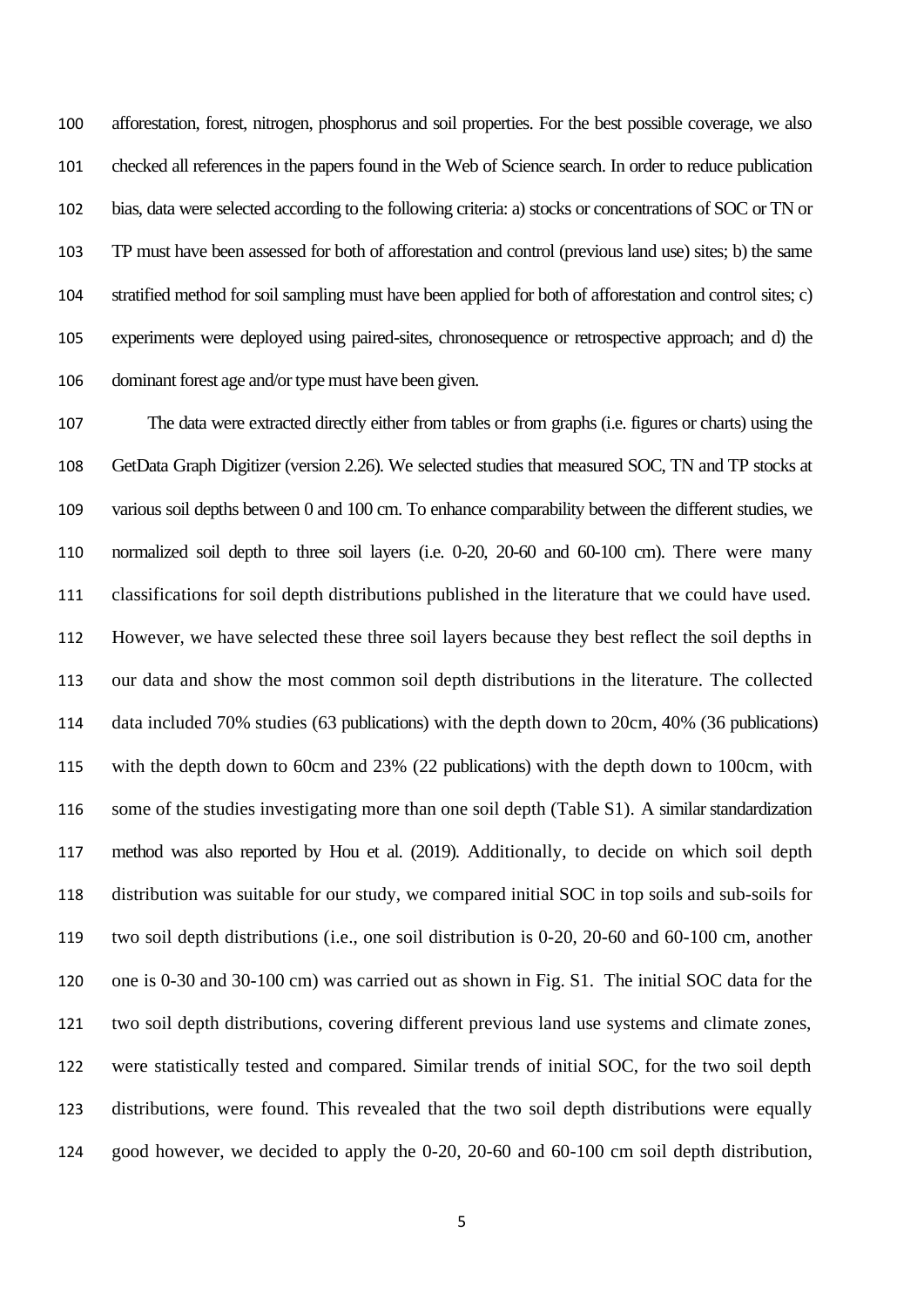which has three layers, to explore the gradual changes in the nutrients from the topsoil to the subsoil layers. We have also assumed that different maximum sampling depths did not affect the SOC, TN and TP stock trends qualitatively, as the systematic analysis based on a relative effect measure. We collected a total of 91 publications on SOC, TN and TP stock changes: 89 of which reported SOC (417 pairwise samples), 70 of which reported TN (341 pairwise samples) and 36 of which reported TP (171 pairwise samples) (Fig. 1 and Table S1). In addition, we found 156 pairwise 131 samples from 34 publications that contained all of the three parameters (i.e. SOC, TN and TP stocks) at the same sites; 250 pairwise samples from 55 publications that contained soil bulk density (BD); 113 133 pairwise samples from 32 publications that contained soil pH.

### *2.2. Data classification*

 To investigate the impacts of previous land use systems on SOC, TN and TP stocks, the data were divided into three groups: afforestation on barren land (i.e. abandoned land, degraded land, sand dunes, heath and bare fields), on cropland (i.e. maize, wheat and rice and others) and on grassland (i.e. pasture, steppe and prairie). The data were also divided into four groups depending on the regional climate zones: moist warm, moist cool, dry warm and dry cool (Fig. 1). These climatic zones were based on the temperature and moisture conditions (cool, warm, dry and moist). The cool zone covers the temperate (oceanic, subcontinental and continental) and boreal (oceanic, subcontinental and continental) regions, whilst the warm zone covers the tropical (lower and highland) and subtropical (summer rainfall, winter rainfall, and low rainfall) regions. The dry zone covers the area with ≤ 500 mm of annual precipitation, 145 while the moist zone covers the area with  $>500$  mm of annual precipitation (Smith et al., 2007; Abdalla et al., 2018). Likewise, to investigate the impacts of forest type, the data were segregated into three groups: broadleaf deciduous forest (i.e. birch, aspen, oak, maple and elm), broadleaf evergreen forest (i.e. eucalyptus and palm) and coniferous forest (i.e. pine, larch and spruce). We considered the default time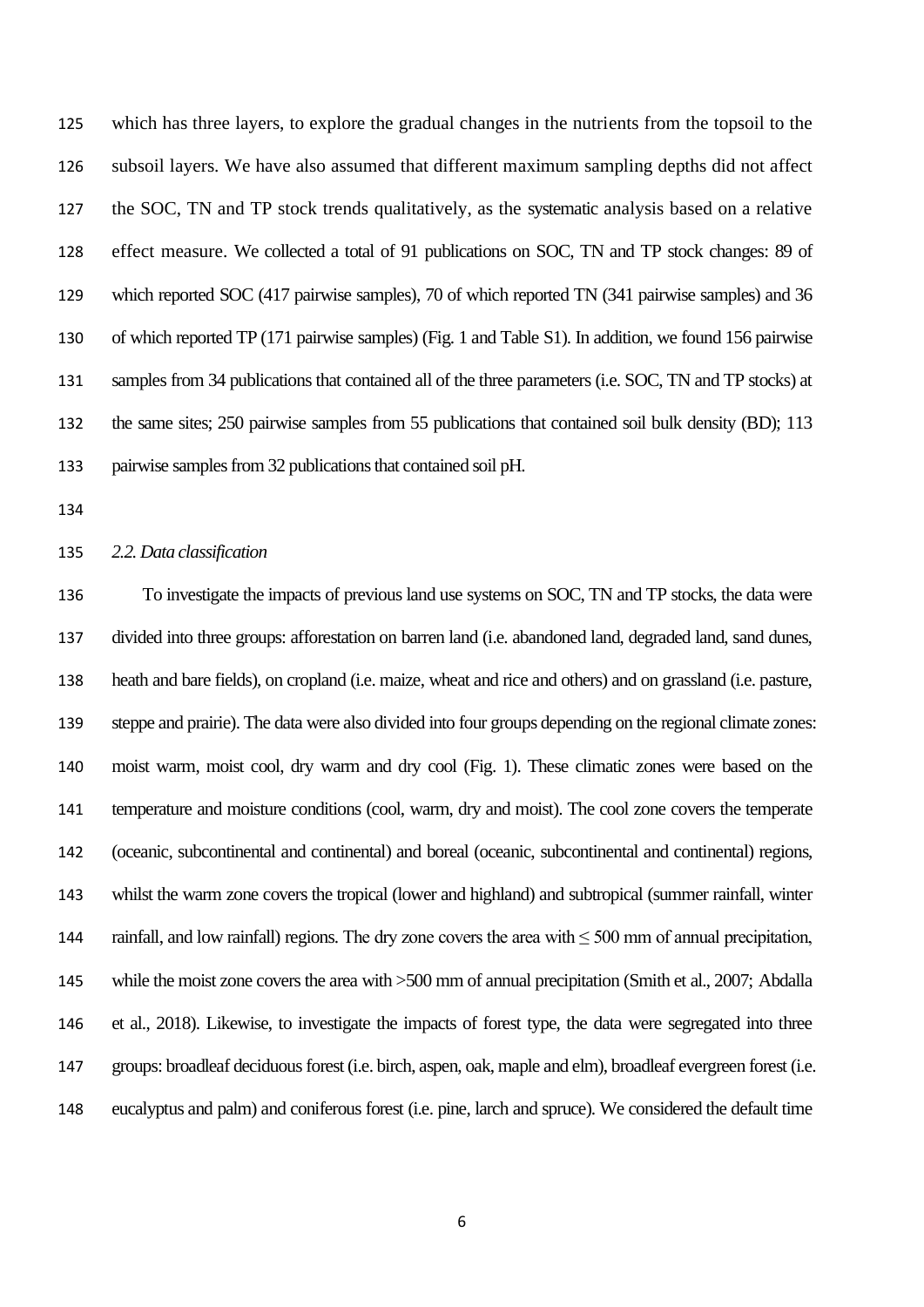for SOC stock changes after land use changes as 20 year (IPCC, 2007; Don et al., 2011). Therefore, the forests were divided depending on their age into three groups: <20 years, 20-50 years and >50 years.

# *2.3.Calculations of SOC, TN and TP values*

153 In most of the studies SOC, TN and TP values were provided as stocks (Mg ha<sup>-1</sup>), but in 154 some cases they were given as concentrations  $(g \ kg^{-1})$ . In order to convert these concentrations to stocks, the following Equation (1) was used to calculate SOC, TN and TP stock in soil layer (i):

$$
158 \\
$$

$$
X_{\text{istocks}} = X_i \times D_i \times BD_i / 10 \tag{1}
$$

160 Where  $X_{\text{istocks}}$ , is the stock value of SOC, TN or TP in Mg ha<sup>-1</sup>.  $X_i$  is the concentration of SOC, 161 TN or TP measured in, g kg<sup>-1</sup>soil; BD<sub>i</sub> is soil bulk density (g cm<sup>-3</sup>) and Di is soil depth in cm. For studies that only reported SOC, TN and TP contents but no BD values, an exponential function between soil bulk density and SOC content was established based on the original samples from 55 published papers (Fig. S2). The missing values of bulk density were interpolated by the predicted values from the following exponential function (Kaur et al., 2002):

168 BD<sub>i</sub> = 1.4162
$$
e^{-0.01Xi}
$$
 (R<sup>2</sup> = 0.39,  $p < 0.001$ ) (2)

170 The absolute change  $(\Delta X; Mg ha^{-1})$  in SOC, TN and TP stocks in the 0-20, 20-60 and 60- 100 cm soil layers due to previous land use systems, following afforestation, were calculated by Equation (3), where *∆X* is the absolute change in SOC, TN and TP stocks; *X<sup>C</sup>* is the previous 173 land use system and  $X_F$  is the forest system: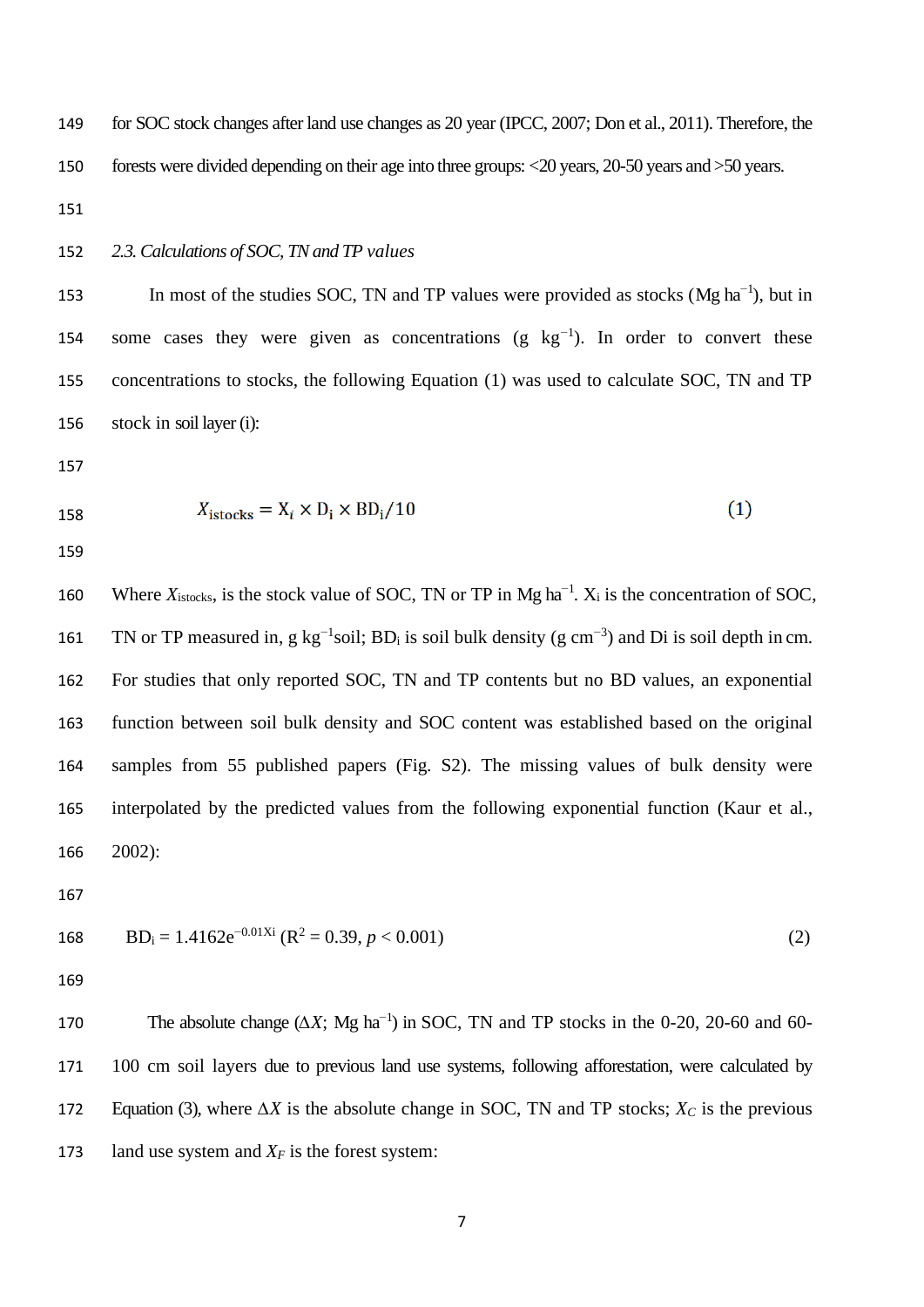$$
175 \qquad \Delta X = X_F - X_C \tag{3}
$$

 To quantify the effects of climate zone, forest type and forest age, we compared the absolute change due to previous land use system under different climate zones, forest types and forest ages.

179 The relative changes in SOC, TN or TP stocks in the 0-20, 20-60 and 60-100 cm soil layers 180 were calculated using Equations (4) and (5). Here, the relative change  $(Z_1; \%)$  was calculated as the absolute change in SOC or TN or TP stock (∆*X*; Mg ha-1 ) following afforestation divided by the 182 initial SOC or TN or TP stocks  $(X_C; Mg ha<sup>-1</sup>)$ ; the response ratio  $(R)$  was defined as the natural logarithm of the ratio of these parameters under forest divided by their values under the previous land use system (Hedges et al., 1999).

$$
186 \t Z_1 = \left(\frac{\Delta X}{X_C}\right) \times 100\% \t(4)
$$

$$
187 \qquad \ln(R) = \ln\left(\frac{X_F}{X_C}\right) \tag{5}
$$

 A positive value of relative change means an increase in SOC or TN or TP stock following afforestation, whilst a negative value means a decrease in the stocks of these parameters.

# *2.4. Statistical analyses*

 We used R version 3.6.2 (R Core Team, 2019) to explore, harmonise, analyse and visualise the data. The distributions of SOC, TN and TP measurements were characterised using the "fitdistrplus" package version 1.0‐14 (Delignette-Muller and Dutang, 2015). The significance level (alpha) considered for all the tests was 0.05. To investigate differences between the previous treatments and forest systems on SOC (total 417 pairwise samples) or TN (total 341 pairwise samples) or TP (total 171 pairwise samples) or soil BD (total 250 pairwise samples) or pH (total 113 pairwise samples) in the different soil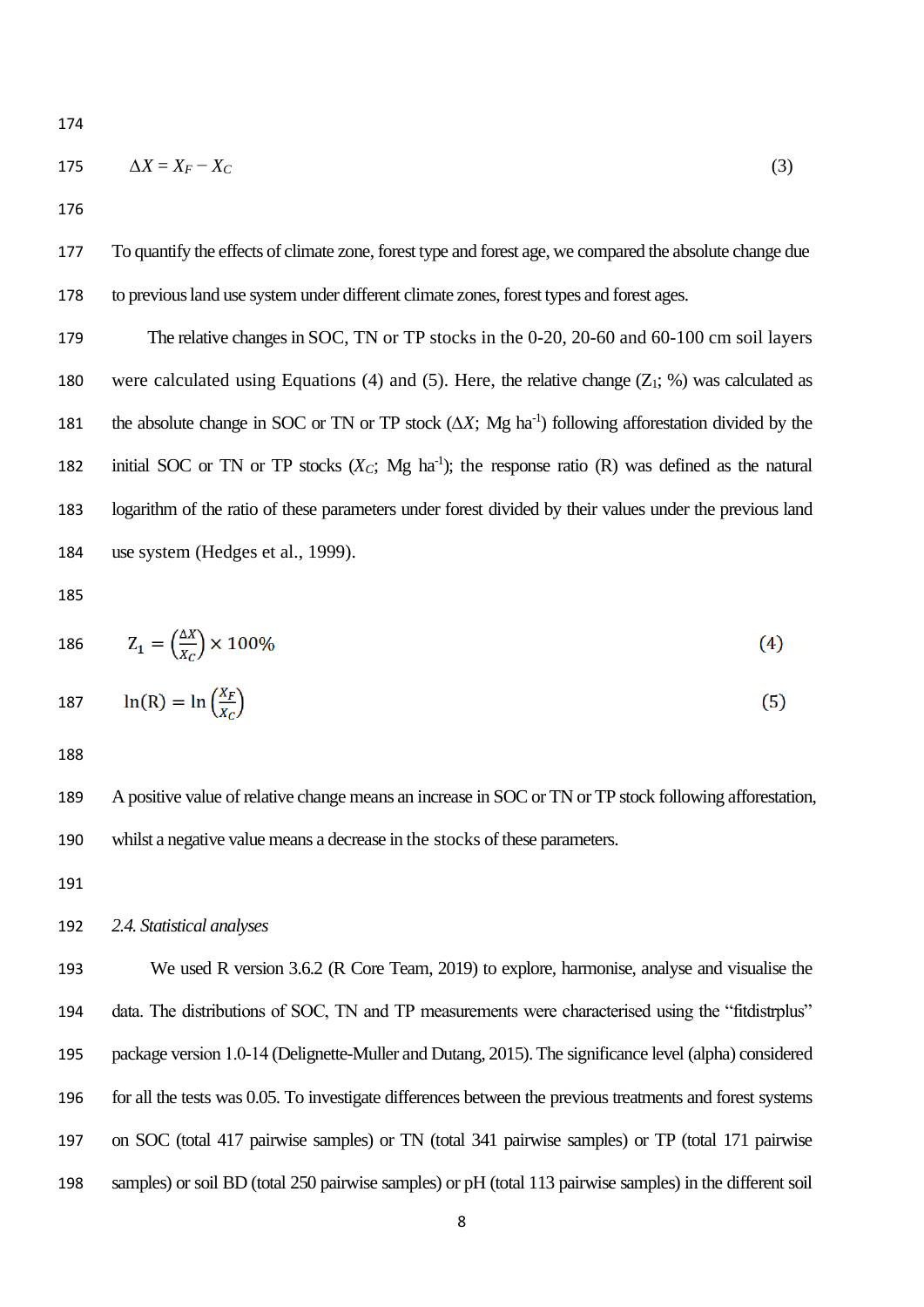layers (0-20, 20-60 and 60-100 cm), we used the "glmer" method with random effect (different studies) and Gamma (link "log") or gaussian (link "log") distribution (version 1.1‐21) (Bates et al., 2015), while 201 p-values were calculated in order to confirm the significance of the relationships using the "lmerTest" package version 3.1‐1 (Kuznetsova et al., 2017). Linear models with logarithm transformed response were used to test whether there was a significant difference in percentage changes of SOC, TN and TP between land uses, climate zones, forest types and age in the 0-20, 20-60 and 60-100 cm soil layers. For the relationship between changes of soil pH and bulk density and changes of SOC, TN and TP stock, we created interpolated contour plots using the package "akima" version 0.6‐2 (Akima et al., 2016). The changes of the soil pH or bulk density were as x‐axis and y‐axis, and changes of SOCor TN or TP changes were as the z variable. A contour plot is a graphical technique 209 for representing a three-dimensional surface by plotting constant z slices on a two-dimensional format. 210 That is, given a value for z, lines are drawn for connecting the  $(x, y)$  coordinates where that z value occurs. We performed linear regressions of different variables against SOC, TN and TP. For exploring the fits of different models, inspection of residuals patterns for the entire model and posterior predictive simulation were used as diagnostic tools (Gelman & Hill, 2006; Bates et al., 2015; Harrison et al., 2018).

 To quantify the importance of different parameters in determining the percentage changes of SOC, TN and TP stocks following afforestation, we used the random forest analysis by the cforest function with 1,000 trees from the "party" package version 1.3-3 (Strobl et al., 2008). Then 100 separate conditional variable importance analyses were performed for each run; the resulting mean decrease in accuracy values were averaged for each variable. Statistical significances for each predictor through a permutation (999) process were estimated with package "rfPermute" version 221 2.1.7 (Archer, 2018) and these significance values were further corroborated by conducting a secondary analysis using the "Boruta" package version 6.0.0 (Kursa and Rudnicki, 2010).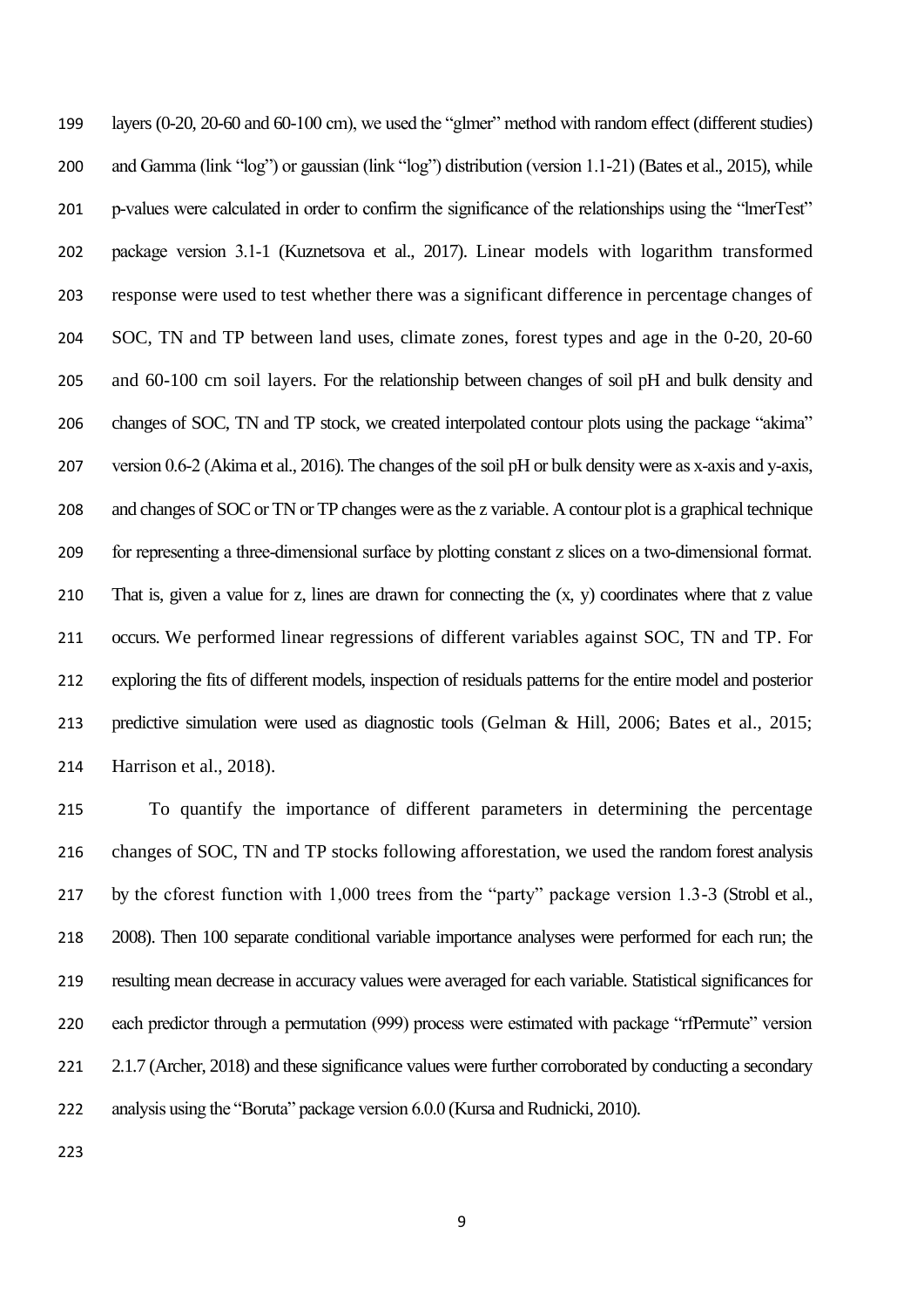### 224 **3. Results**

### 225 *3.1. Initial SOC stock*

226 The initial SOC values in barren land for soil depth down to 100 cm (25.30, 18.82 and 5.62 Mg  $227$  ha<sup>-1</sup> at 0-20, 20-60 and 60-100 cm soil depth, respectively) and cropland for soil depth down to 60 cm 228 (25.28 and 23.37 Mg ha<sup>-1</sup> at 0-20 and 20-60 cm soil depth, respectively) were significantly less ( $p$ <0.05) 229 than that in grassland (42.92, 36.18 and 26.69 Mg ha<sup>-1</sup> at 0-20, 20-60 and 60-100 cm soil depth, 230 respectively) (Fig. S1a). There was no significant difference for initial SOC at 0-60 cm soil depth 231 between barren land and cropland, but for 60-100 cm, initial SOC stock was significantly lower in 232 barren land (5.62 Mg ha<sup>-1</sup>) than cropland (19.09 Mg ha<sup>-1</sup>) (Fig. S1a). The mean initial SOC value in barren land significantly decreased ( $p$ <0.05) from 25.3 at 0-20 cm to 5.62 Mg ha<sup>-1</sup> at 60-100 cm soil 234 depth (Table S2). Those values in cropland and grassland decreased from 25.28 Mg ha<sup>-1</sup> and 42.92 Mg 235 ha<sup>-1</sup> at 0-20 cm to 19.09 Mg ha<sup>-1</sup> and 26.69 Mg ha<sup>-1</sup> at 60-100 cm soil depth, respectively (Table S2).

236 The initial SOC was significantly greater ( $p<0.05$ ) in the moist warm climate zone (41.31, 49.46 237 and 39.66 Mg ha<sup>-1</sup> at 0-20, 20-60 and 60-100 cm soil depth, respectively) than that in the moist cool 238 zone (30.93, 16.07 and 12.38 Mg ha<sup>-1</sup> at 0-20, 20-60 and 60-100 cm soil depth, respectively), dry warm 239 (18.73 and 29.14 Mg ha<sup>-1</sup> at 0-20 and 20-60 cm soil depth, respectively) and dry cool climate zone 240 (33.26, 29.9 and 9.55 Mg ha<sup>-1</sup> at 0-20, 20-60 and 60-100 cm soil depth, respectively) at soil depth down 241 to 100 cm (Fig. S1b). For moist warm climate zone, there was no significant difference for initial SOC 242 among three soil layers (Table S2). By contrast, for the moist cool climate zone, the initial SOC value 243 ignificantly decreased ( $p$ <0.001) from 30.93 Mg ha<sup>-1</sup> at 0-20 cm to 12.38 Mg ha<sup>-1</sup> at 60-100 cm soil 244 depth. For the dry cool climate zone, the initial SOC significantly decreased (*p*<0.05) from 33.26 Mg  $ha^{-1}$  at 0-20 cm to 9.55 Mg ha<sup>-1</sup> at 60-100 cm soil depth. However, for the dry warm climate zone, the 246 initial SOC significantly increased ( $p$ <0.05) from 18.73 at 0-20 cm to 29.14 Mg ha<sup>-1</sup> at 20-60 cm, with 247 no data at 60-100 cm.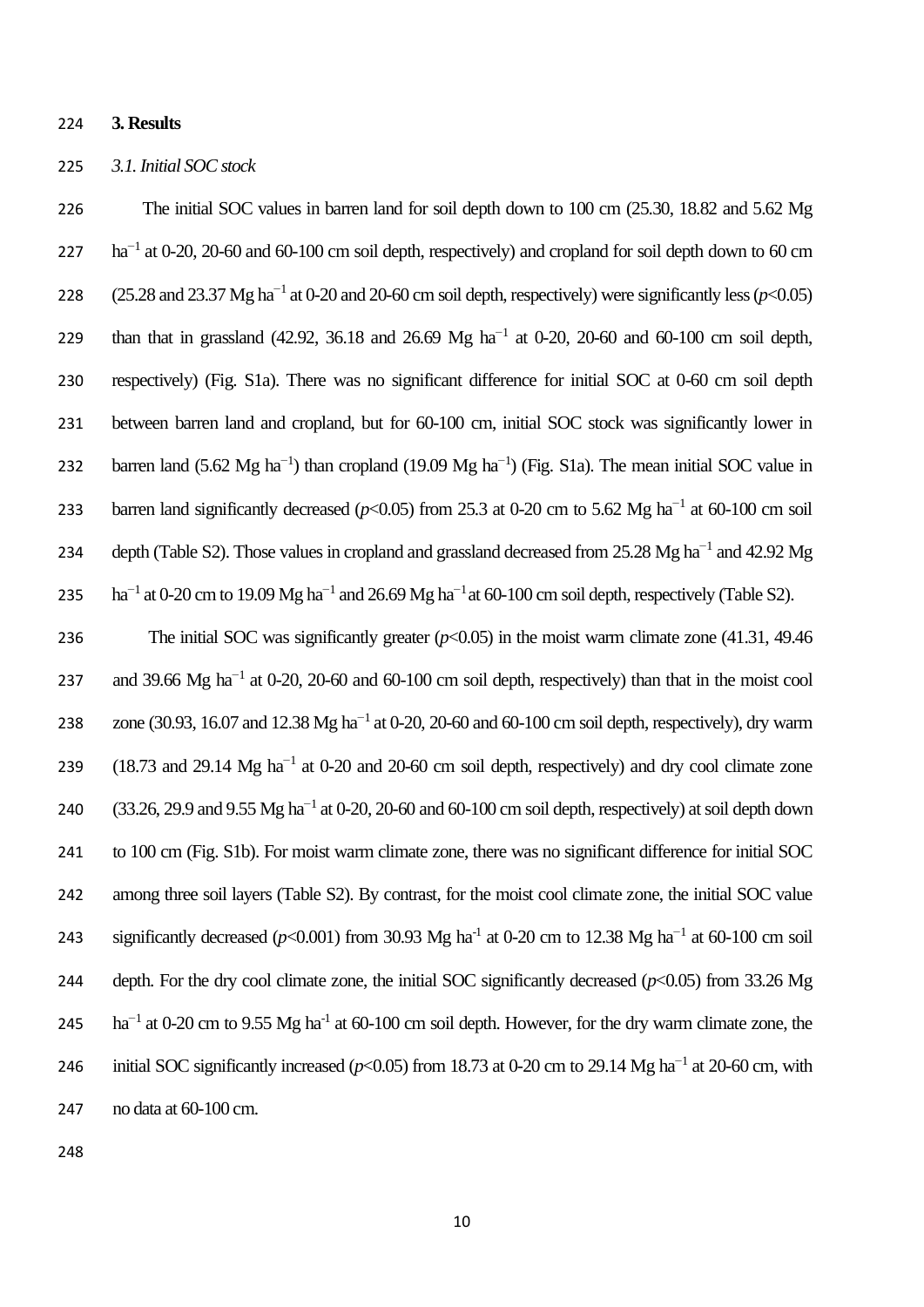### *3.2. SOC, TN and TP stock following afforestation*

 Overall, afforestation significantly (*p*<0.05) increased SOC by 46%, 52% and 20 % in the soil layers 0-20, 20-60 and 60-100 cm, and TN stocks by 28% and 22% in the 0-20 and 20-60 soil layers, respectively, but had no significant effects on TP stock changes for whole soil profile (Table 1). However, changes of SOC, TN and TP stocks for all investigated soil depths down to 100 cm following afforestation were significantly affected by previous land use system, climate zone, forest type and forest age.

 The importance of different land use variables (previous land use, climate zone, forest type and forest age) for predicting changes in SOC, TN and TP stocks following afforestation, is illustrated in Fig. 2. All of the four variables were found to have statistically significant 259 contributions  $(p<0.05)$  to these changes. The previous land use system was ranked first (for changes of TN and TP stocks) or second (for change of SOC stock) as the most important predictor for changes in SOC, TN and TP stocks. By contrast, climate zone, forest type and forest age had different ranks regarding their importance for predicting changes in SOC, TN and TP stocks.

## *3.2.1. Impacts of previous land use system*

 Afforestation significantly (*p*<0.001) increased SOC stock at soil depths down to 60 cm on barren land (94% and 106% at 0-20 and 20-60 cm, respectively) and cropland (58% and 76% at 0-20 and 20- 60 cm, respectively), while there were no significant changes of SOC stock following afforestation on grassland (Table S3). Similar results were also found for TN stock changes, with an increase by 82% and 25% at 0-20 and 20-60 cm, respectively, for barren land, and 25% and 30% at 0-20 and 20-60 cm, respectively, for cropland (Table S4). Afforestation of barren land significantly (*p*<0.001) increased TP by 44% at 0-20 cm but had no impacts below 20 cm soil depth. However, afforestation significantly 272 ( $p$ <0.05) decreased TP stock by 5% for cropland, or had no significant impacts on TP for grassland at 0-20 cm soil depth (Table S5).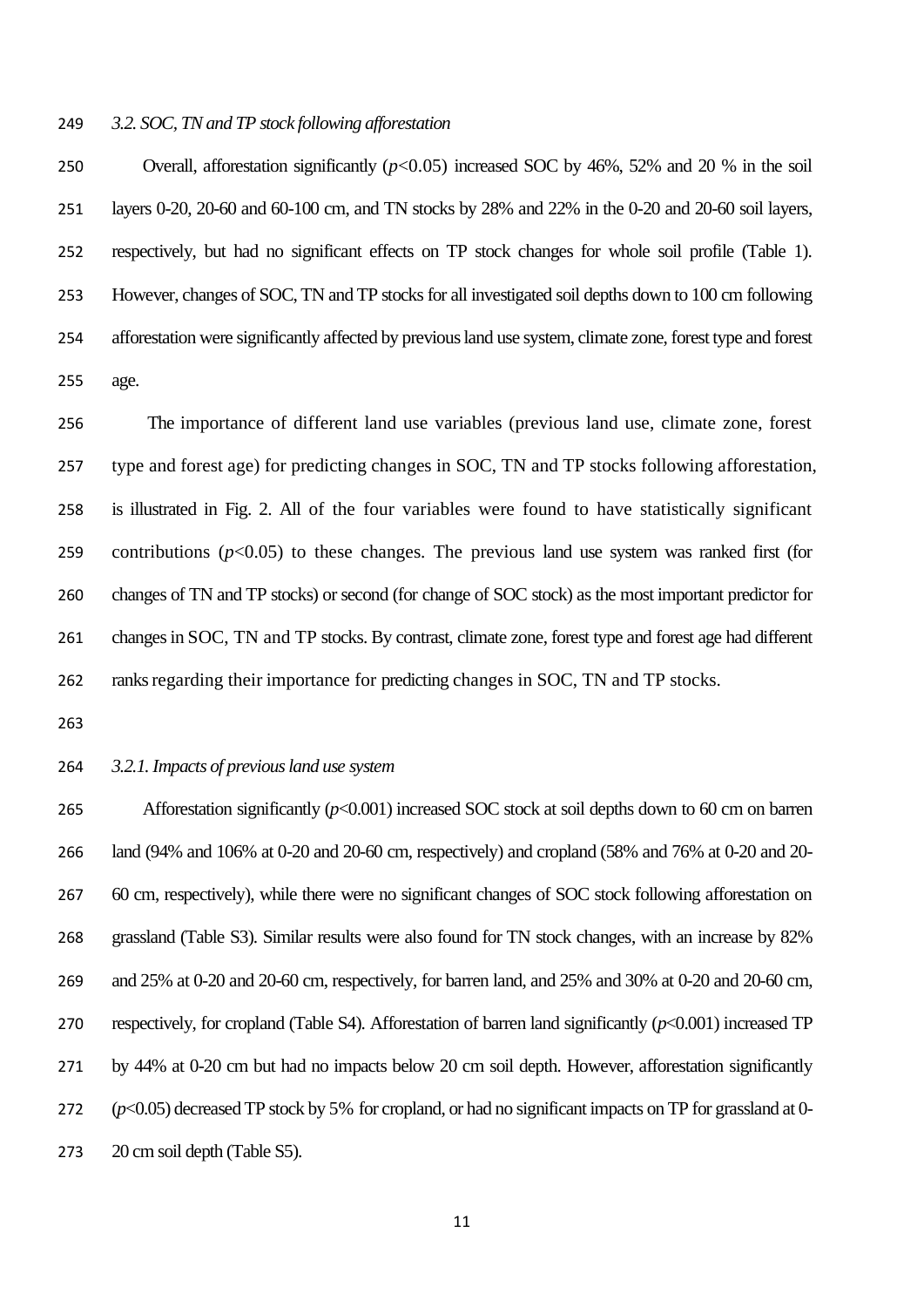The changes (%) in SOC stock following afforestation from the previous land use systems of 275 barren land, cropland and grassland to soil depth down to 60 cm were significantly different  $(p<0.01)$  from each other (Fig. 3a). The greatest change in SOC stock (%) was found in barren land, followed by cropland and then grassland. However, SOC stock at soil depth of 60-100 cm was unaffected by the previous land use system. Similarly, at the soil depth of 0-20 cm, the greatest differences in the relative TN and TP stock changes were found in barren land compared to cropland and grassland (Fig. 3b and 3d). There were no significant differences in relative changes of TN and TP stocks among the three previous land use systems below 20 cm soil depth.

### *3.2.2. Impacts of climate zone*

284 For moist cool climate zone, SOC stock significantly ( $p$ <0.001) increased in all investigated soil layers (75%, 98% and 35% at 0-20, 20-60 and 60-100 cm soil depth, respectively), whilst SOC significantly increased only at soil depth of 0-20 cm for moist warm (31%), dry warm (44%) and dry cool (24%) (Table S3). TN stock significantly (*p*<0.05) increased at soil depth down to 60 cm in moist warm (35% and 19% at 0-20 and 20-60 cm, respectively) and moist cool (24% and 31% at 0-20 and 20- 60 cm, respectively) climate zones, and only at 0-20 cm soil depth in dry warm (46%) and dry cool (20%) (Table S4). TP stock did not change at any climate zone/ soil depth following afforestation, except for the dry cool climate soil at 60-100 cm depth where TP stock significantly (*p*<0.05) decreased by 5% following afforestation (Table S5).

 The relative changes of SOC, TN and TP stocks (%), following afforestation varied with climate zones. These relative changes were significantly (*p*<0.05) different at soil depth down to 60 cm for SOC, at 0-20 cm for TN and 20-60 cm for TP (Fig. 3d-3f).

### *3.2.3. Impacts of forest type*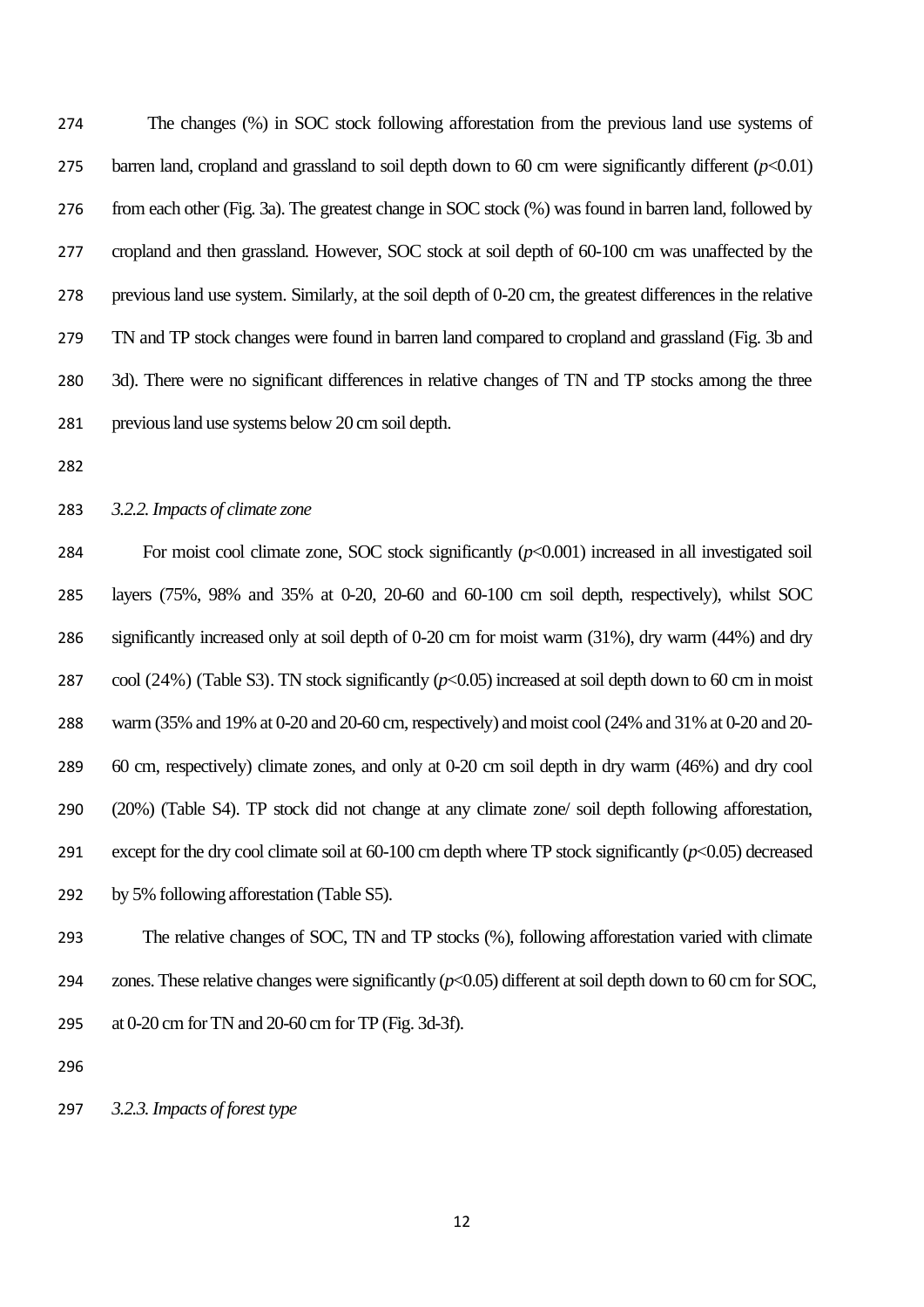298 When pooling all the data together, SOC and TN stocks increased significantly  $(p<0.05)$  following afforestation with broadleaf deciduous and/or broadleaf evergreen forest types but had no significant change with coniferous forests (Table S3 and S4). TP stock did not change at any forest type/ soil depth following afforestation (Table S5). Afforestation with broadleaf deciduous forests significantly (*p*<0.001) increased SOC stock at soil depth down to 100 cm (64%, 76% and 35% at 0-20, 20-60 and 60-100 cm soil depth, respectively), and TN stocks at soil depth down to 60 cm (35% and 29% at 0-20 and 20-60 cm, respectively) (Table S3 and S4). Afforestation with broadleaf evergreen forest significantly (*p*<0.05) increased SOC by 24% and TN by 30% at 0-20 cm, but data were insufficient to determine a change for 20-60 cm and 60-100 cm soil layers.

 The relative changes (%) of SOC, TN and TP stocks due to forest type varied among forest types. These relative variations were significantly (*p*<0.05) different at soil depths down to 60 cm for SOC, but in the topsoil (0-20 cm) only for the TN and TP stocks (Fig. 3g-3i).

# *3.2.4. Impacts of forest age*

 The SOC and TN stocks increased significantly only in the 0-20 cm soil layer by 21% and 22%, respectively, for forest age of <20 years (Table S3 and S4). By contrast, for 20-50 and >50-year-old 314 groups, SOC and TN stocks significantly ( $p$ <0.05) increased for all investigated soil layers. TP stock significantly (*p*<0.05) decreased by 23% following afforestation at 0-20 cm for <20-year-old group but did not change for any soil layer for other >20-year-old forest (Table S5). The percent changes in SOC and TN stocks varied according to the age of forest (Fig. 3j-3l). These changes were significantly (*p*<0.05) different at soil depth down to 60 cm for SOC and below 20 cm for TN values. By contrast, TP changes were not significantly different among different age groups (*p*>0.05) (Fig. 3j-3l).

## *3.3. Impacts of afforestation on selected soil properties (BD and pH)*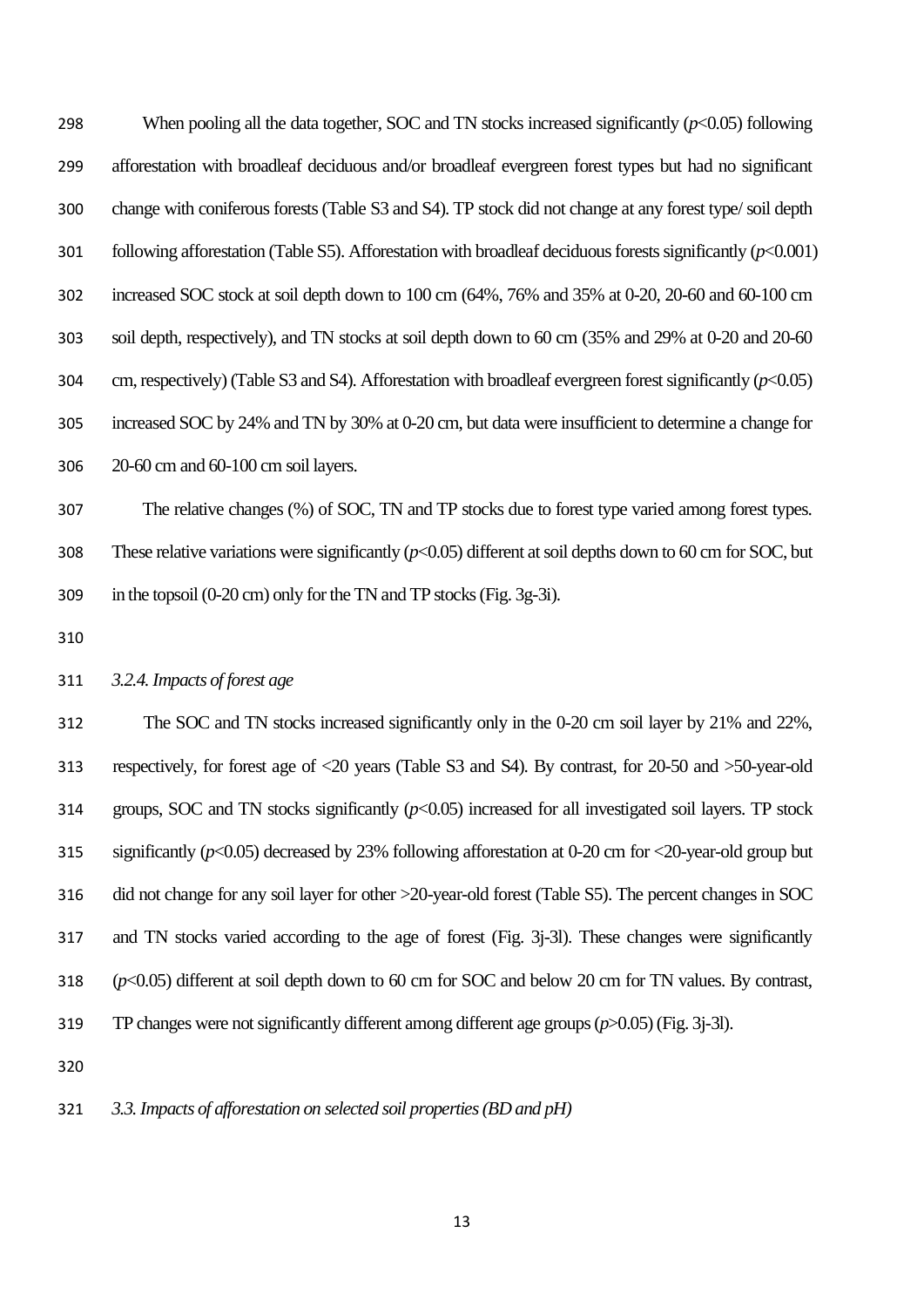Afforestation significantly decreased soil BD and pH (*p*<0.001) (Table 1). As shown in Fig. 4, these changes in soil BD and pH explained 17.3% of overall variance in the relative SOC stock changes (%) at 0-100 cm soil depth. The relative SOC stock changes were significantly related to BD changes (t 325 =  $-4.7$ ; *p* < 0.001). Similarly, changes in soil BD and pH explained 8.0% of the overall TN relative stock changes at soil depth of 0-100 cm. Relative TN changes were also significantly related to BD changes (t = −2.9; *p*<0.01). By contrast, changes in BD and pH were not related to changes in TP stock, at any soil depth between 0 and 100 cm.

# *3.4. Relationships between SOC and TN or TP stocks*

 There was a significant positive relationship between Ln(R) of SOC and TN stocks at 0-20 cm 332 (<20-year-old forests: n=30, r<sup>2</sup>=0.55, *p*<0.001; >20-year-old forests: n=75, r<sup>2</sup>=0.65, *p*<0.001) (Fig. 333 5a) and 20-100 cm (<20-year-old forests:  $n=13$ ,  $r^2=0.41$ ,  $p<0.05$ ; >20-year-old forests:  $n=39$ ,  $r^2=0.40$ , *p<*0.001) (Fig. 5b) soil depths, with similar slope values under <20-year-old and >20-year-old forests. Interestingly, there was a significant positive relationship between Ln(R) of SOC and TP stocks for <20- 336 year-old (n=30,  $r^2$ =0.24,  $p$ <0.01) and >20-year-old forest (n=75,  $r^2$ =0.23,  $p$ <0.001) at soil depth of 0-20 cm (Fig. 5c), with a higher slope value in the >20-year-old forest than that in the <20-year-old forest. By contrast, at soil depth of 20-100 cm, there was no significant (*p>*0.05) relationship between Ln(R) of SOC stock and TP stock under all forest age groups (Fig. 5d).

#### **4. Discussion**

# *4.1.Comparisons with previous syntheses*

 Afforestation on land historically not having had forest cover is one of the most effective ways to sequester carbon into soil and to improve soil quality (IPCC, 2007; Berthrong et al., 2009; Bárcena et al., 2014). In this critical global systematic analysis and review, we found that previous land use system, climate zone, forest type and forest age, all had significant impacts on SOC, TN, TP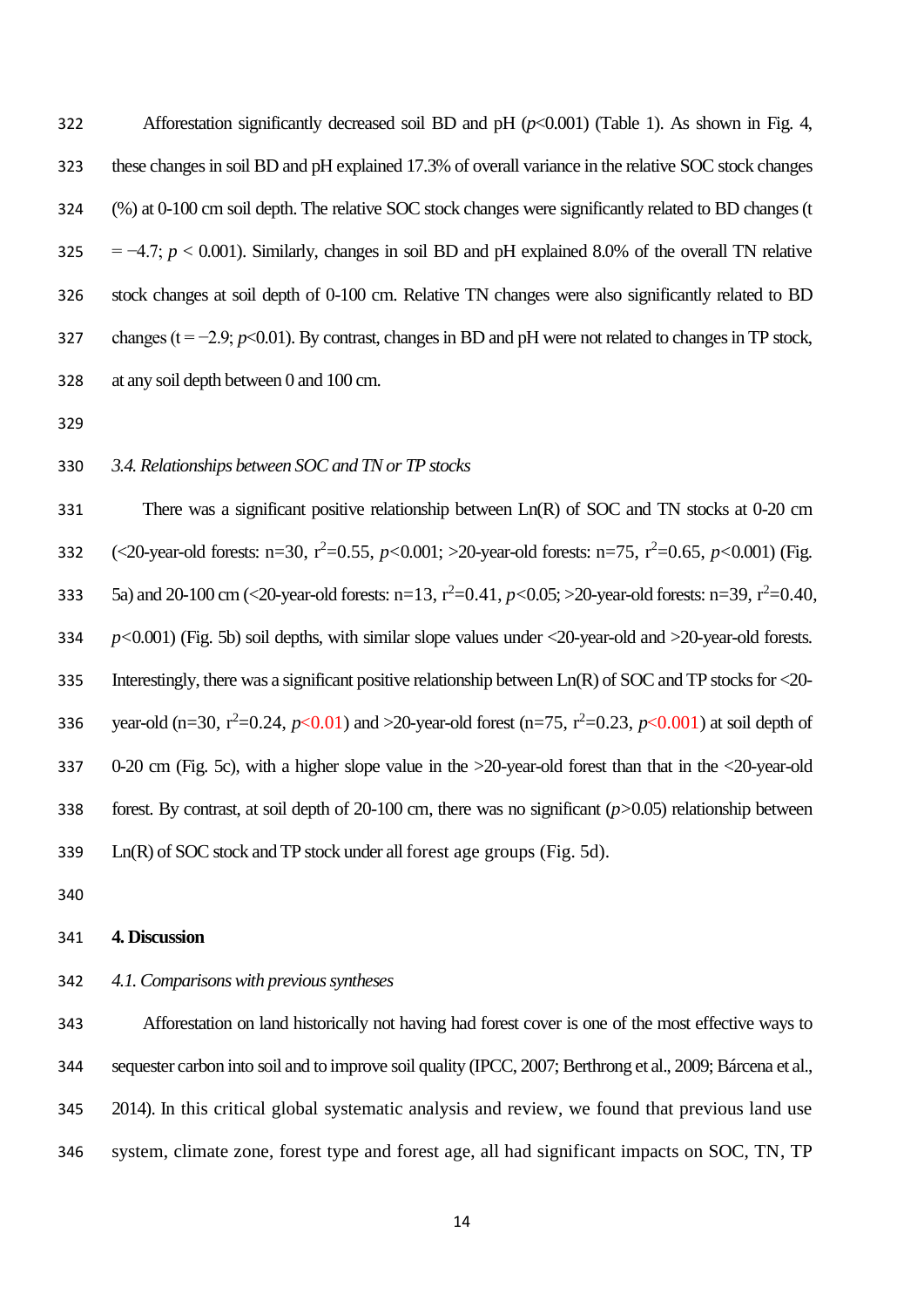stock and other selected soil indicators (i.e. BD and pH) following afforestation. Unlike previous published regional/global reviews(Berthrong et al., 2009; Bárcena et al., 2014; Liu et al., 2018; Shi et al., 2016) which mostly focused on soil depths down to 30 cm, we collected and systematically analysed our data on SOC, TN and TP stocks down to 100 cm depth. Changes in SOC, TN and TP at >30 cm are very important to accurately estimate the ability of soil to sequester carbon. Up to 50% of SOC has been predicted to be stored at these depths, so ignoring it results in a massive underestimate. Although a few review studies that explored SOC stock changes following afforestation in deeper soil layers, of down to 60 cm or even100 cm depth ( Li et al., 2012; Shi et al., 2013; Deng et al., 2014; Song et al., 2014; Hou et al., 2019), they did not investigate the impacts of previous land use system, climate zone, forest type and forest age on SOC in the different soil layers.

 Obtaining the necessary data for our systematic analysis and review was challenging, producing some sources of error that could affect predictions. This was checked by assessing the uncertainty in our results, due to assumptions made, which was conservatively estimated by calculating the standard deviations for all values and 95% confidence interval for relative changes. One limitation of this study was that we did not directly correct the dataset on SOC, TN and TP stocks based on equivalent soil mass (Ellert & Bettany, 1995; Don et al., 2011), but relied on a pedotransfer function to calculate soil bulk density for each soil layer if it was missing. Another limitation is that we were not able to include some factors (e.g. soil texture), due to lack of data for deeper soil layers. Additionally, the common limitation of unbalanced sampling and geographic distribution of sites might increase uncertainty in our results.

*4.2. SOC, TN and TP stock following afforestation*

*4.2.1. Impacts of previousland use system*

 Initial SOC stocks under different previous land use systems had a significant influence on the 371 changes of SOC following afforestation, which is consistent with the previous reviews by Bárcena et al.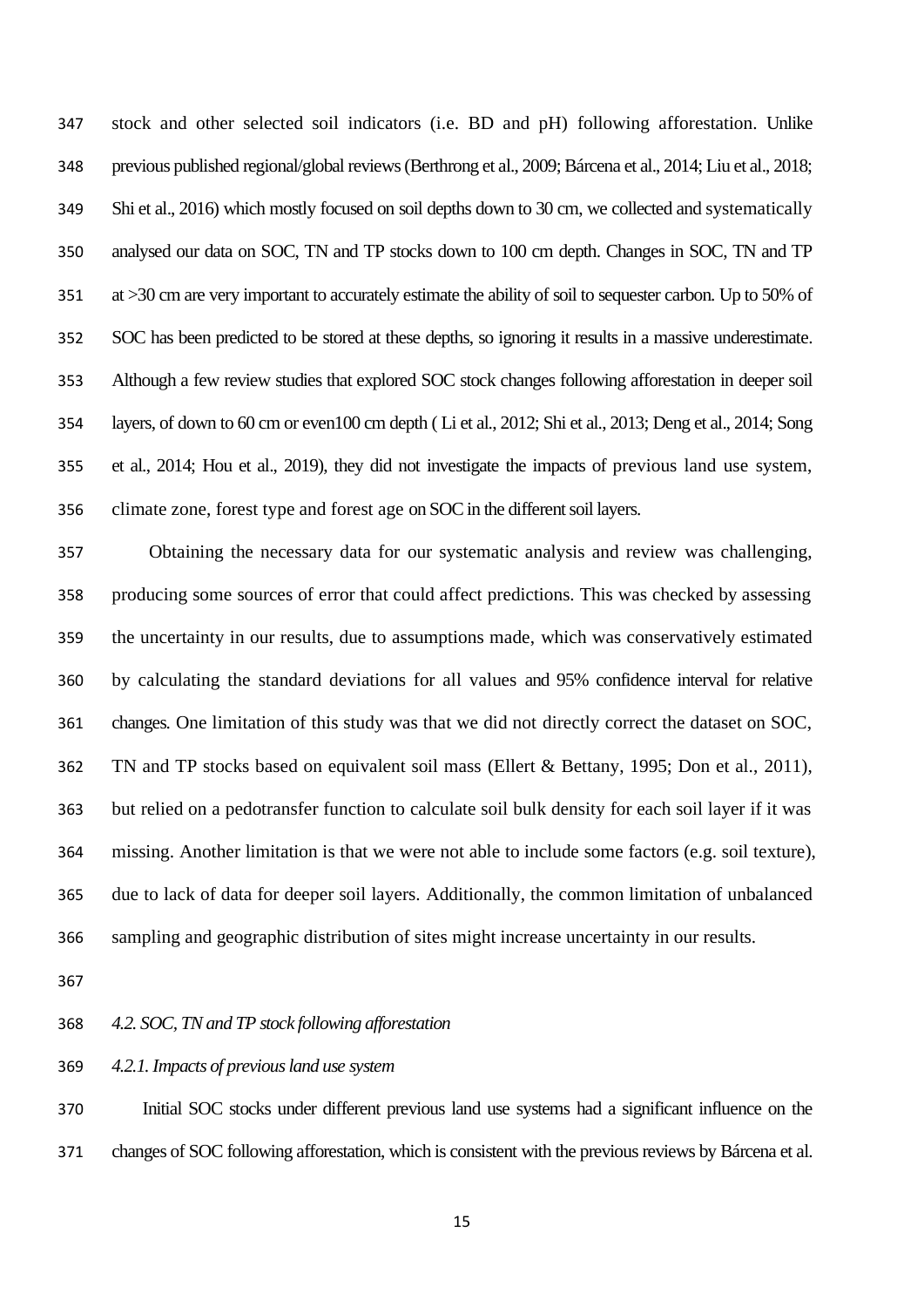(2014) and Shi et al. (2016). The calculated relative changes in SOC stock for afforestation on barren land, at down to 60 cm soil depth, were significantly greater in comparison with that for cropland and grassland, especially in the topsoil layer (i.e. 0-20 cm) (Table S3 and Fig. 3a). Shi et al. (2016) and Liu et al. (2018) reported that afforestation on barren land, is an effective way to enhance carbon sequestration of topsoil (i.e. 0-30 cm) compared with the other previous land use types. For afforestation on cropland, in this study, SOC stock was increased significantly for soil depth down to 60 cm but had no significant changes at deeper soil layer (i.e. 60-100 cm). Similar results at a global scale were reported by Guo & Gifford (2002), Laganiere et al. (2010) and Shi et al. (2016) for topsoil of 0-30 cm depth. In contrast to cropland and barren land, afforestation on grassland had no effect on SOC stock changes for the whole soil profile. Laganiere et al. (2010) and Shi et al. (2016) investigated topsoil and found that afforestation on grassland had no effect on SOC stock.

 Generally, land with poor initial SOC stock (i.e. barren land with poor vegetation growth and/or cropland with regular soil disturbance during tillage or harvest practices leading to low SOC inputs) have greater potential to become SOC sinks following afforestation, due to the high SOC inputs provided by the forest (Nave et al., 2013; Lal, 2018). Nevertheless, land with greater initial SOC stock (i.e. grassland with aboveground permanent vegetation cover and roots system resulting in large SOC inputs) have less potential to accumulate SOC following afforestation within the same forest age. Additionally, grassland could experience a slight SOC loss at the beginning of afforestation due to the soil disturbance which accelerates SOC decomposition (Bárcena et al., 2014; Shi et al., 2016; Richards et al., 2017). The root system in a forest is generally deeper than that in a grassland, which could increase carbon inputs in the deep soil depths following afforestation from grassland, causing a gain of SOC stocks in the subsoil layers (Laganiere et al., 2010).

 Afforestation on barren land was an effective method to increase TN stocks at soil depths down to 60 cm (Table S4). Shi et al. (2016) and Liu et al. (2018) reported that TN stocks at 0-30 cm soil depth were significantly increased, following afforestation on barren land. However, Li et al. (2012) found that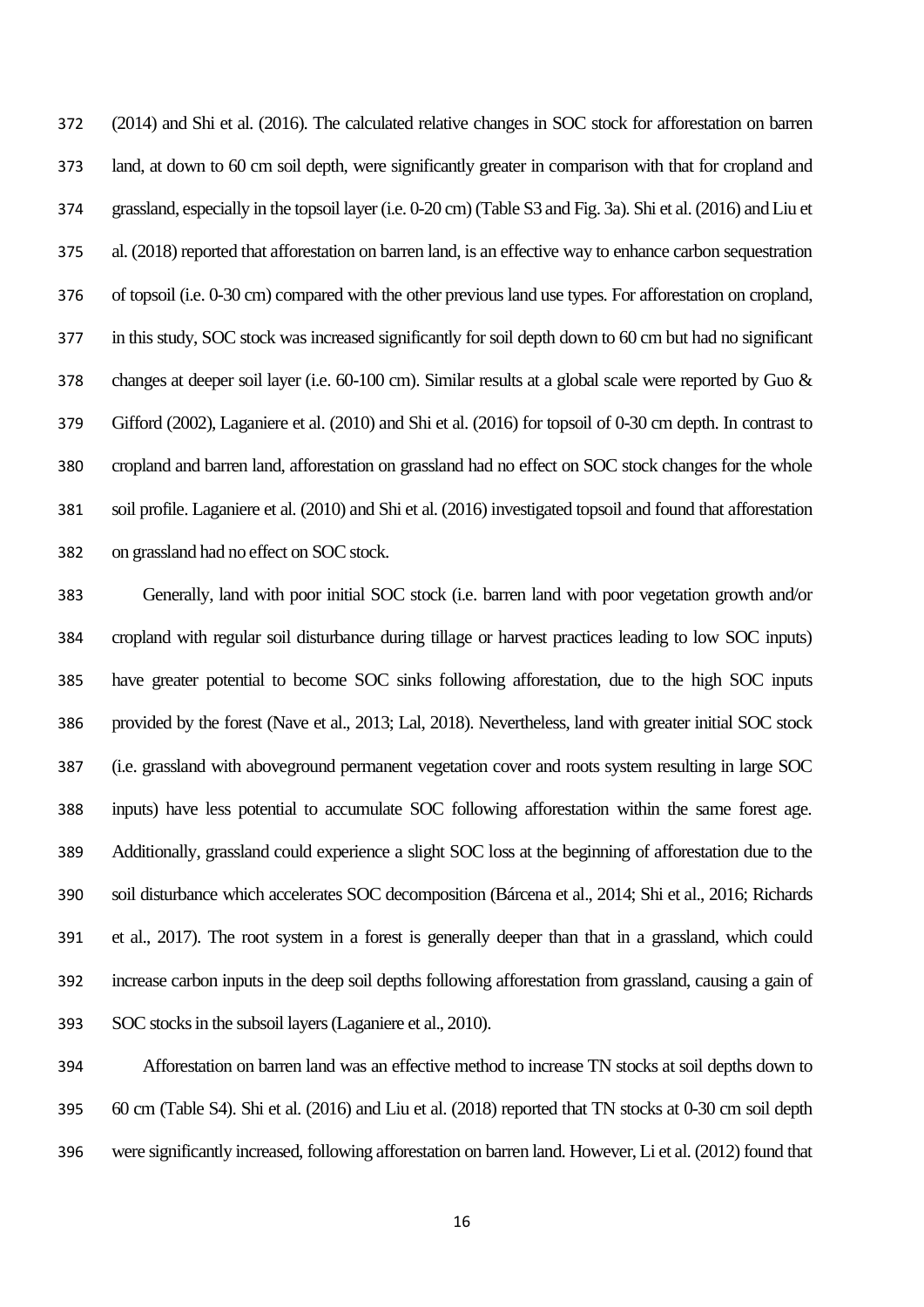TN stocks did not change in mineral soil layers of 0-100 cm. Our results showed that afforestation on cropland significantly increased TN stocks at 0-60 cm soil depth but had no significant effect at a deeper layer of 60-100 cm (Table S4). Nonetheless, afforestation on grassland did not change TN stock at soil depths down to 100 cm. A similar conclusion, of no effect on TN stock following afforestation on grassland, was also reported by Liu et al. (2018). In contrast, Shi et al. (2016) reported a significant decrease in TN stocks in topsoil. These differences between studies could be explained by the differences in the distribution of dataset sources, forest age groups, climate zones, and forest types and soil properties. We found that afforestation on barren land significantly increased TP stocks only at 0-20 cm soil depth, whilst afforestation on cropland significantly decreased TP stocks at 0-20 cm soil depth (Table S5). Grassland had no significant effects on TP stock changes at soil depths down to 100 cm. Similar conclusions with regard to TP stock changes following afforestation on different previous land use systems were reported by Deng et al. (2017). In order to reach the higher demand for P, forests may invest more carbon and other resource in root exudates and microbial symbioses that degrade clay minerals or organic P compounds, thus leading to an increase in P sources in soil compared with previous land use (e.g. barren land) (Deng et al., 2017). By contrast, a stopping of P fertilizer input with afforestation could lead to less soil TP stock in planted forests than in cropland (MacDonald et al., 2012).

### *4.2.2. Impacts of climate zone*

 The significant influence of climate on SOC stock changes following afforestation agreed with previous studies (Guo & Gifford, 2002; Li et al., 2012; Shi et al., 2016). SOC increased after afforestation in the moist cool climate zone at soil depths down to 100 cm, whilst, for moist warm, dry warm and dry cool climate zones, SOC stocks increased significantly only at 0-20 cm soil depth (Table S3). The poorer carbon sequestration potential in moist warm climate zone could be related to the greater decomposition due to the higher temperature and precipitation condition (Lal, 2005), while in the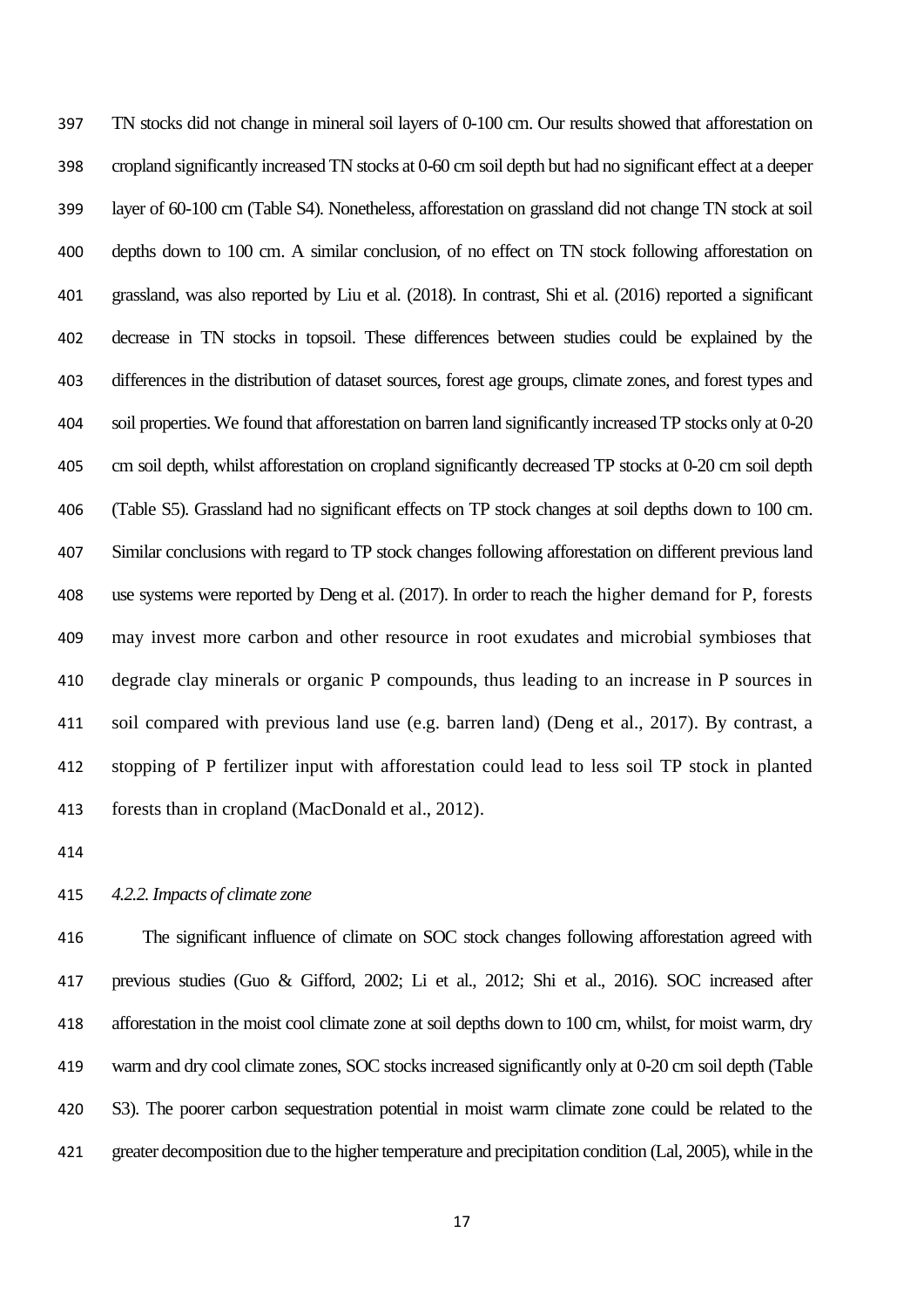dry cool zone it could be related to slower tree growth under dry and cold conditions, thus lower organic matter inputs(Laganiere et al., 2010).

 It should be noted that soil in the moist cool zone had the greatest values of the relative SOC changes following afforestation, especially in topsoil (i.e. 0-20 cm) (Fig. 3d), implying a relatively greater carbon sequestration potential compared to other climate zones. This probably occurred due to 427 the greater forest plant productivity (Deng et al., 2014) driving larger carbon inputs, and cooler, moister conditions in decreasing decomposition in moist cool regions (Baritz et al., 2010). Over time, podzolic soils can form under forests in a moist cool climate, further affecting carbon accumulation due to leaching and decreased soil pH. Additionally, uneven datasets where some categories in certain factors are clearly dominating, could contribute to the observed differences in the relative changes of SOC stock between the climate zones (Yang et al., 2011; Deng et al., 2014). Shi et al. (2016) reported that the increase of SOC stock becomes larger when forests are older than 20 years. Previous studies have shown that SOC stock tends to decrease following afforestation with coniferous forests and tends to increase under broadleaf forest (Guo & Gifford, 2002; Paul et al., 2002; Laganiere et al., 2010). In fact, 80% of the SOC dataset used in our review for the moist cool zone were collected from forests that were older than 20 years and 99% of them were broadleaf forests, which favours an increase of SOC stocks following afforestation.

 Our study confirmed that climate significantly influenced TN stock following afforestation. TN stock significantly increased in all climate zones if all data were pooled together (Table S4). In contrast, Li et al. (2012) reported that TN stock over 0-100 cm soil depth significantly increased in the subtropical zone, but did not change in the tropical zones, and decreased in the boreal and temperate zones. This difference between the two studies could be explained by difference in the datasetsources. In our study, afforestation on barren land was considered as a separate group, whilst previous studies focused on afforestation on cropland and grassland/pasture only (Yang et al., 2011; Li et al., 2012). A recent global review showed that all TN stocks increased following afforestation on barren land in all climate zones in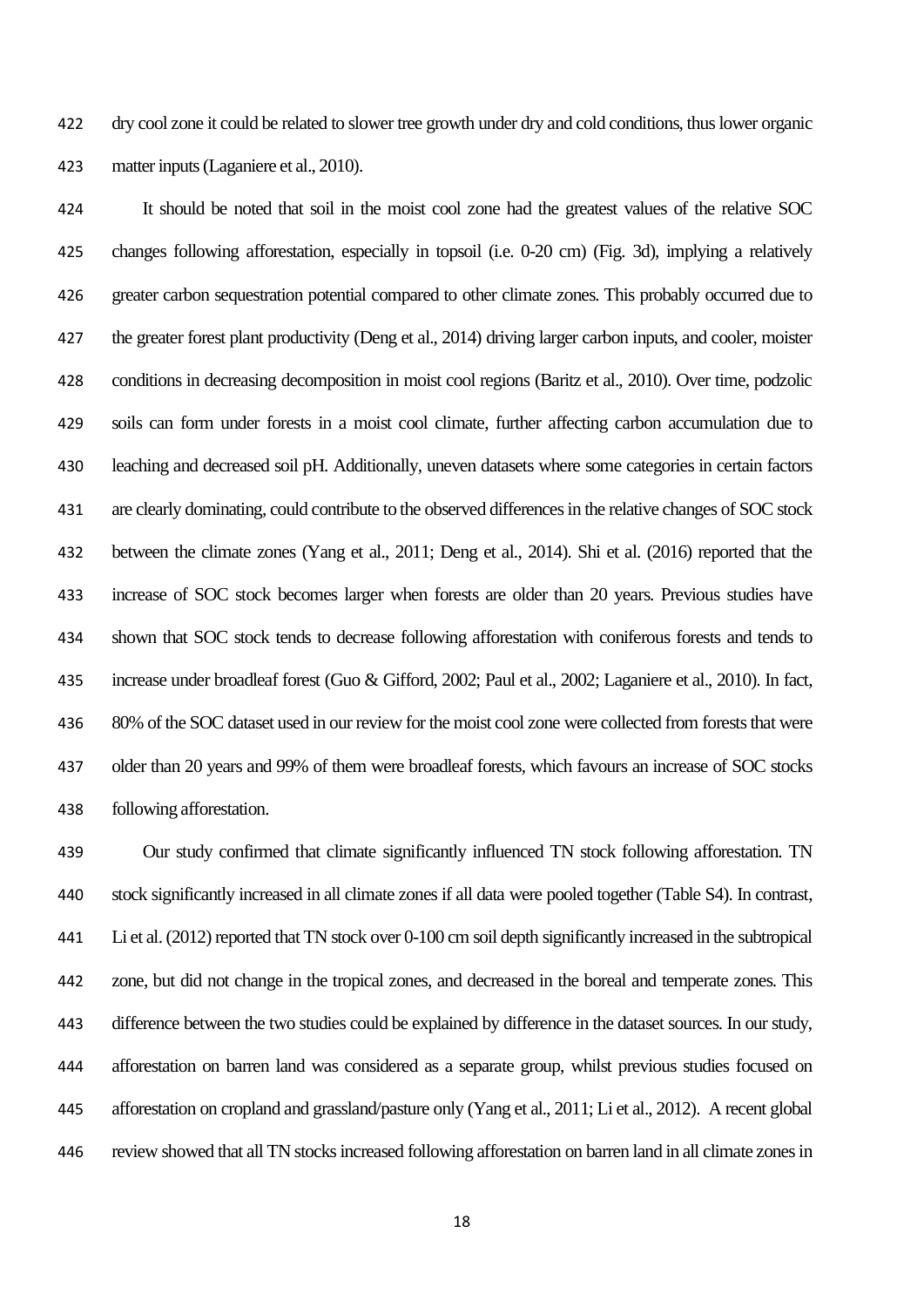the 0-20 cm soil layer, but with different values for each climate zone (Shi et al., 2016). We found that TP stocks did not significantly change and did not differ among the four climate zones, which is consistent with the findings by Deng et al. (2017). By contrast, TP stock change (%) following afforestation was significantly different for the four climate zones below 20 cm soil depth in our study, with the larger values of TP stock change in the moist warm zone. Therefore, TP stock changes at deeper soil depth under different climate zones deserve to be investigated further in future studies.

### *4.2.3. Impacts of forest type*

 To the best of our knowledge, only one global review explored the effects of forest type on both SOC and TN stock following afforestation in deeper soil layers (i.e. down to 100 cm) and found that 457 SOC and TN stocks significantly increased for deciduous forest, but did not change for coniferous forest 458 (Deng et al., 2017), which is consistent with our findings. Other studies, focused on the topsoil layers (i.e. 0-20/30 cm), showed that SOC and/or TN stocks following afforestation, tends to decrease or not change for coniferous forest but tends to increase for broadleaf forests, especially broadleaf deciduous forests(Guo & Gifford, 2002; Paul et al., 2002; Berthrong et al., 2009; Laganiere et al., 2010; Shi et al., 2016). In contrast to our result, Deng et al. (2017) showed that TP stocks decreased significantly in the top 20 cm of soil, for both coniferous and broadleaf forests, except for Eucalyptus.

 The difference between the influences of forest types on SOC or TN or TP stocks could be related to the difference in their carbon or nutrient inputs (i.e. litter fall, root turnover and root exudates), transfer (i.e. the quality of litter and humification rate) and potential loss (Guo & Gifford, 2002; Paul et al., 2002; Hobbie et al., 2007; Laganiere et al., 2010; Li et al., 2012; Deng et al., 2017). For example, since most of the study sites (including this study) with coniferous forests are more prone to be located in cooler climate zones, the possibility of detecting SOC or nutrient stock changes is less as trees grow slower and thus provide fewer carbon and nutrient inputs(Smith, 2004; Laganiere et al., 2010; Shi et al., 2016). Previous studies showed that substrate quality of conifer needles is poorer than for leaves of broadleaf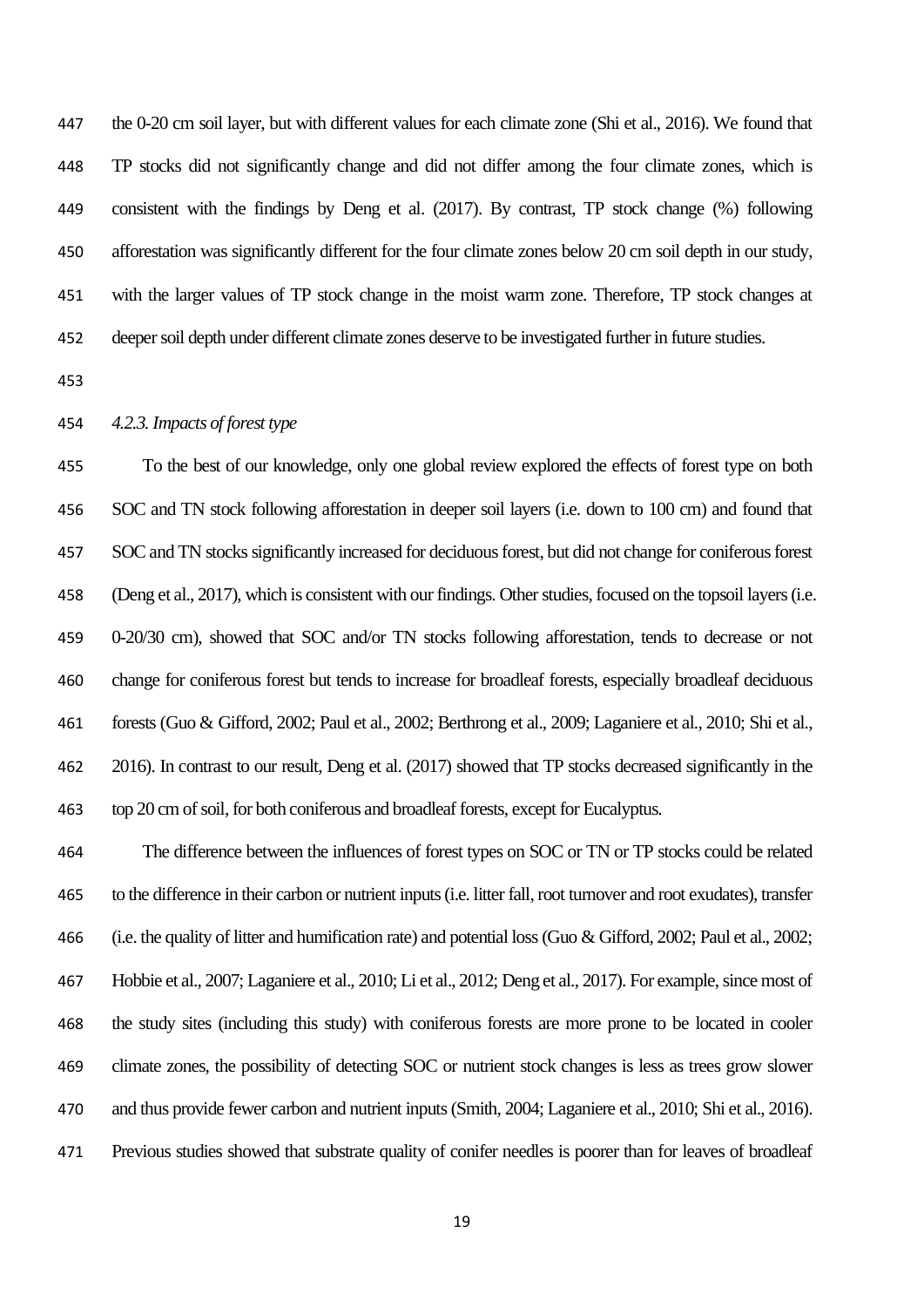472 forest, resulting in slower litter decomposition times that exacerbates fewer carbon and nutrient inputs to 473 the mineral soil (Paul et al., 2002; Deng et al., 2014). Additionally, coniferous forests acidify soil, which reduces decomposition rate, earthworm activity (Johnston, 2019), and carbon inputs (Jo et al., 2019). Furthermore, our analysis indeed found that mean values of soil pH under coniferous forest was 5.53, which was significantly lower than for broadleaf forest (Table S6) and will inhibit earthworm activity. More importantly, compared with coniferous forest, most broadleaf forests have a larger and deeper root system, which generally results in greater soil organic matter inputs (Strong & Roi, 1983; Laganiere et al., 2010). Other mechanisms have been proposed to explain differences in the effects of forest type on SOC and soil nutrient stock changes. For example, forest types can affect SOC and TN dynamics through their influence on the physical or chemical protection of soil organic matter (Hobbie et al., 2007). Forest types also potentially influences SOC, TN and TP inputs and losses by their interaction with herbivores, soil microbial communities and their symbiotic interaction with N-fixing bacteria (Knops et al., 2002; Laganiere et al., 2010; Shi et al., 2016).

# *4.2.4. Impacts of forest age*

 Forest age was an important factor in determining SOC stock following afforestation. Afforestation for <20 years had significantly increased SOC stock at 0-20 cm soil depth, but afforestation for >20 years had significantly accumulated SOC stock down to 100 cm soil depth (Table S3). Previous studies reported a faster change in SOC stocks related to forest age in topsoil compared to deeper soil layers(Paul et al., 2002; Shi et al., 2013; L. Deng et al., 2014). The time for significant net accumulation of SOC stocks, above and below 20 cm depth, varies greatly. For example, studies on SOC stock changes following afforestation on grassland and cropland in the tropical zone found that a net accumulation of SOC generally occurred within 20-40 years (Cerri et al., 2007; Solomon et al., 2007; Don et al., 2011; Berthrong et al., 2012). In certain parts of the boreal zone, however, Ritter (2007) reported that it would take more than 100 years to observe a significant increase of SOC stocks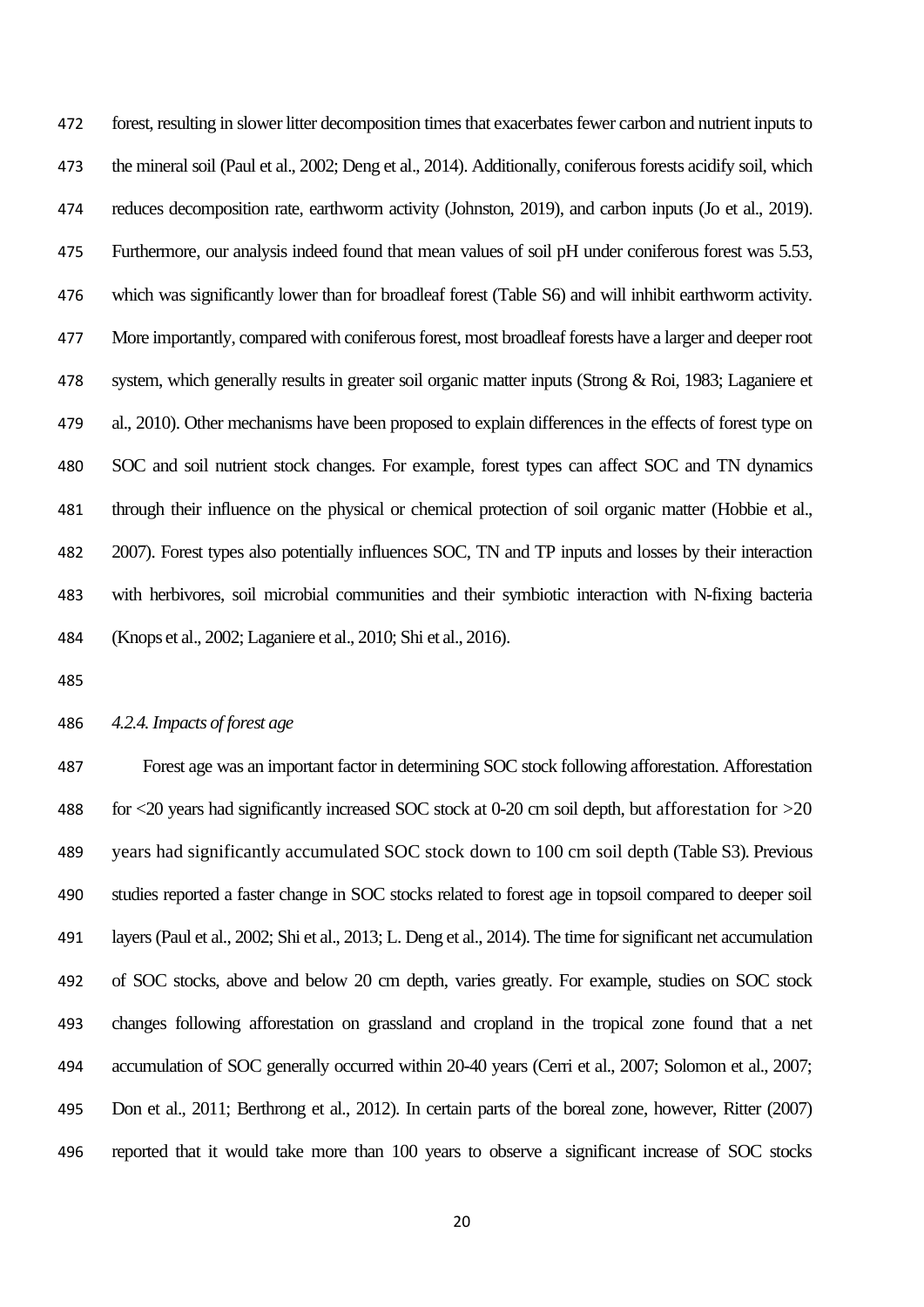following afforestation in certain parts of the boreal zone. This may be due to the cool temperature and poor soil nutrients of former land use system, leading to the slow growth of forest trees, and consequently lower carbon inputs. Additionally, a recent study reported that afforestation on cropland and barren land significantly increased SOC stock for forests younger or older than 20 years, but there was no change of SOC stock on grassland regardless of stand age (Shi et al., 2016). This implies that previous land use system may have an effect on the time for a net accumulation of SOC stocks.

 In addition, we found that the SOC stock accumulation following afforestation at down to 60 cm soil depth increased most after 20 years(Fig. 3j), as reported by others(Laganiere et al., 2010; Shi et al., 2016). This could be related to the equilibrium of the system following afforestation, as the canopy spreads and the green area index develops. As the trees grow, the carbon inputs generally increase, along with a new microclimatic environment (Bouwman and Leemans, 1995) and strengthened soil organic matter protection (Del et al., 2003), thus increasing SOC accumulation until system equilibrium (Laganiere et al., 2010).

 Forest age was also an important factor in determining TN stock changes following afforestation. We found that afforestation for <20 years produced significantly increased TN stock only down to 20 cm soil depth, whereas TN increased significantly down 100 cm soil depth at >20 years growth (Table S4), probably driven by greater biomass (Johnson, 1992). Previous studies that investigated the effects of forest age on TN stock changes at soil depths down to 100 cm reported that TN stocks significantly increased in 50 years following afforestation. The difference of time for the significant increase of TN stock may be related to the previous land use system. For example, regardless of forest age, afforestation on cropland and barren land may significantly increase TN stock, but on grassland it may decrease (Shi et al., 2016). In this review, the TP stocks was significantly decreased in the 0-20 cm soil layer for <20-year-old forest, which is consistent with the conclusion reported by Shi et al. (2016). There were no significant changes for forest age of >20 years at any soil depth, however, implying that P may be taken up by the growing forests as the nutrient demand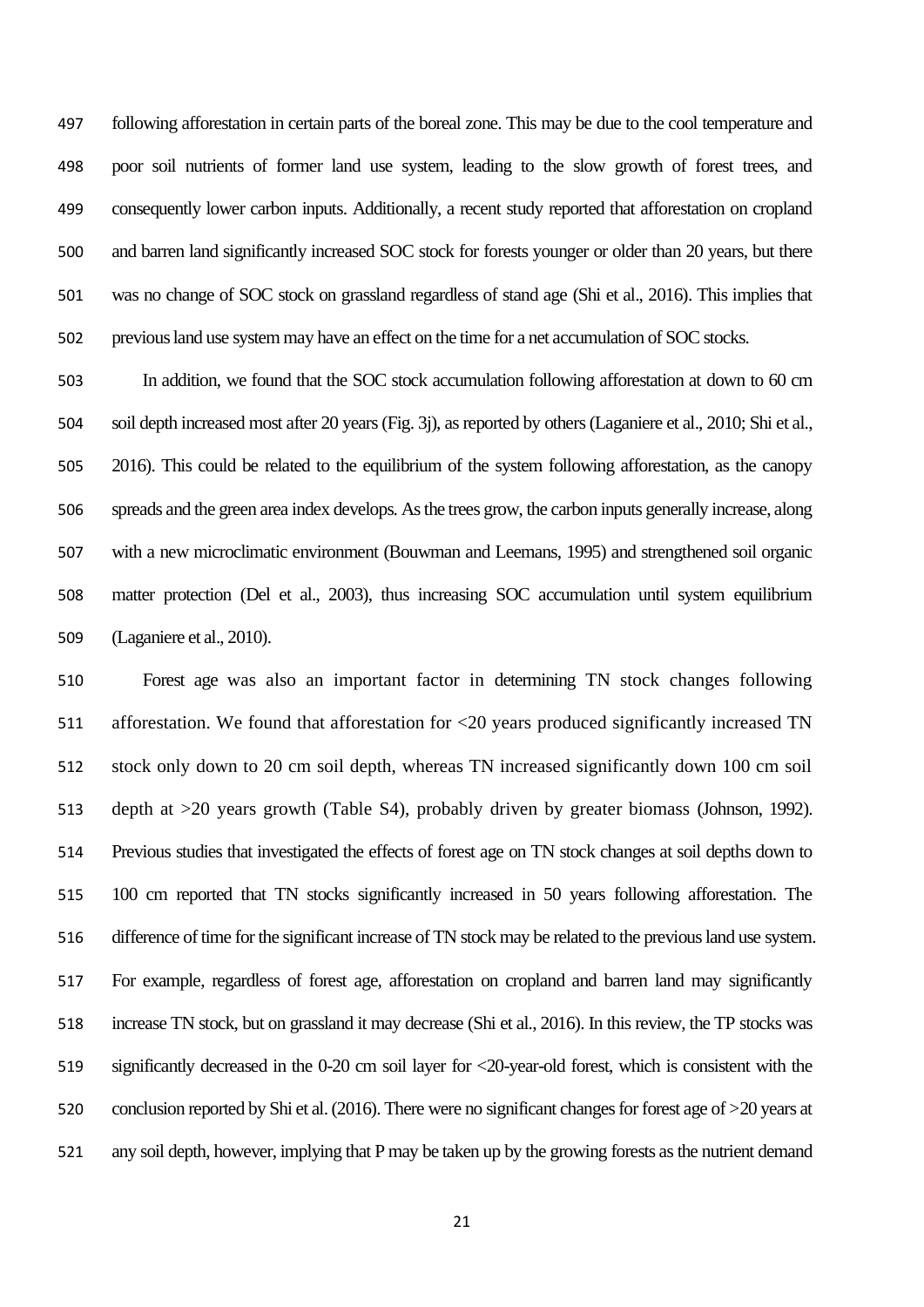of mature forests increases. Unlike C and N, there is no exchange of P with the atmosphere and thus increasing P requires its extraction from the mineralogy of the soil parent material, which is strongly affected by weathering and biology.

*4.3. Impacts of afforestation on selected soil properties (i.e. BD and pH).*

 Land use change generally leads to a change in soil BD (Poeplau et al., 2011). Indeed, this study showed that the change in soil BD following afforestation, at soil depths down to 100 cm, had a significant negative relationship with SOC stock changes (Fig. 4). This is in accordance with the findings reported by Don et al. (2011), who showed that positive SOC stocks changes at 0-30 cm soil depth following afforestation on cropland and grassland, resulted in negative soil BD changes. The reason for this inverse relationship could be the development of root networks (biopores developed) and leaf litter following afforestation. The greater amount of soil organic matter can aggregate soil, leading to a decrease in soil BD 535 as humus has a density of  $\sim$ 1g cm<sup>-3</sup> compared to minerals like quartz with a density of 2.65 g 536 cm<sup>-3</sup> (Prévosto et al., 2004; Ritter, 2007). Additionally, we found that changes in soil BD had a significant relationship with TN stock at soil depths down to 100 cm following afforestation, indicating decreased soil BD could promote nutrient supply (i.e. TN stock) (Wu et al., 2018), and potentially increase carbon inputs from enhanced net primary productivity (Goll et al., 2012 ; Cleveland et al., 2013). Moreover, the development of root networks following 541 afforestation could increase the partial pressure of  $CO<sub>2</sub>$  due to high root respiration and 542 decomposition of dead roots. The greater levels of  $CO<sub>2</sub>$ , together with water in the soil and 543 SO<sub>4</sub><sup>2-</sup>, forms carbonic acid (H<sub>2</sub>CO<sub>3</sub>) and sulphuric acid (H<sub>2</sub>SO<sub>4</sub>), which reduce soil pH (Singh et al., 2012). Reducing pH tend to reduce decomposition rate and may leach organic material into the lower layers forming a podzol (Laganiere et al., 2010). Furthermore, our analysis indeed found that afforestation significantly decreased soil pH (Table 1).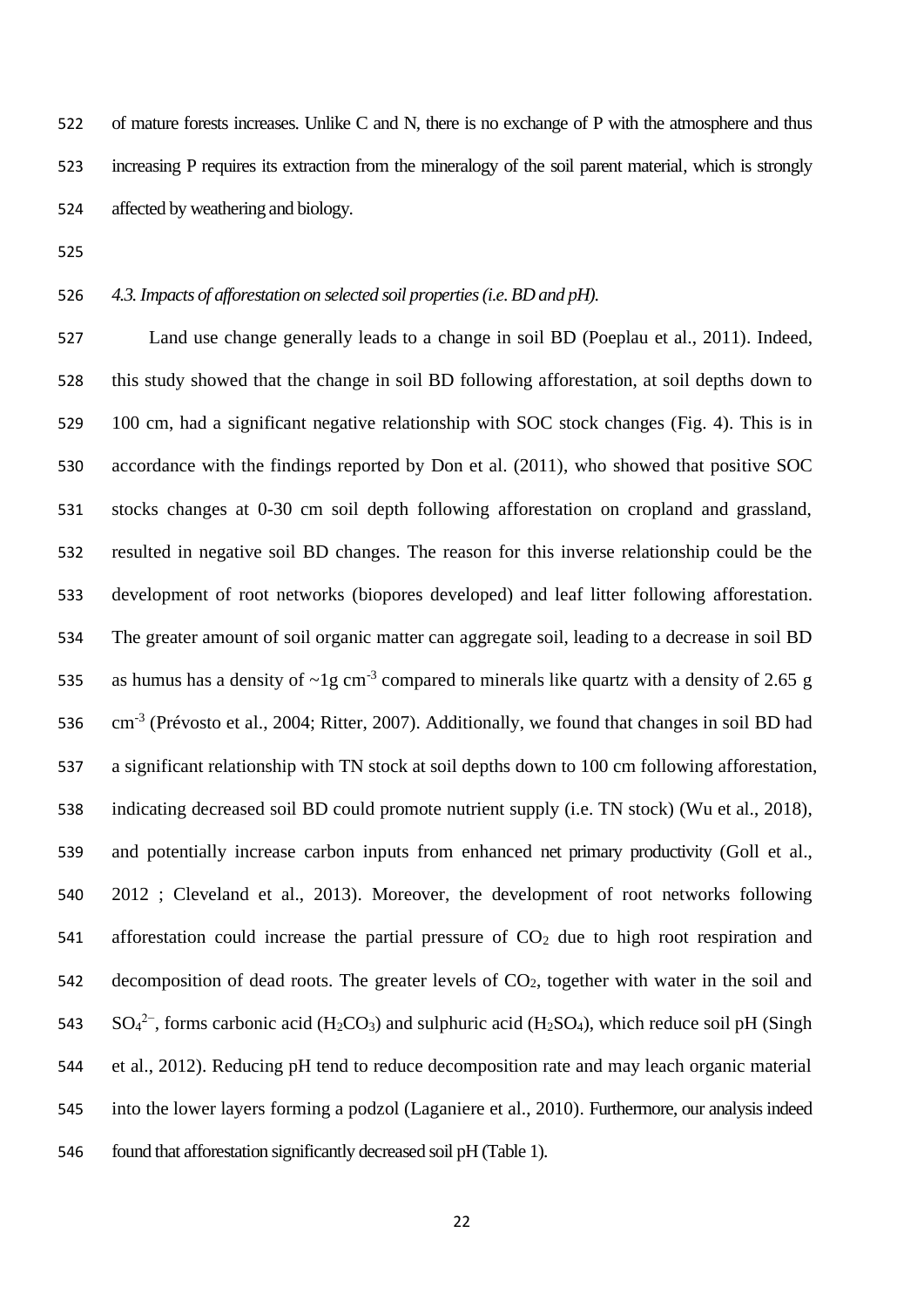#### *4.4. Implications of the interaction between SOC and nutrients dynamics*

 The long-term soil carbon sequestration process is regulated by the dynamics of N and P cycles in terrestrial ecosystems (Yang et al., 2011; Deng et al., 2017). Indeed, we found significant positive relationships between relative changes of SOC and TN stocks at depths down to 100 cm soil depth under all forest age groups (Fig. 5). The increase of TN stocks following afforestation could offset progressive N limitation (Luo et al., 2006), and maintains SOC accumulation as forests aged (Luo et al., 2006; Yang et al., 2011). A similar conclusion regarding an increase in TN stock accompanied by an increase in SOC stock following afforestation was reported by other studies (Yang et al., 2011; Shi et al., 2013; Liu et al., 2018). Our results also show that there was a significant positive relationship between relative changes of SOC and TP stocks in topsoil under all forest age groups, but no significant relationship in sub-soils. We found no change in TP stock with increasing forest age, which may become a limiting factor for further soil carbon sequestration following afforestation. Therefore, a greater TP concentration may be required compared with TN concentration during long-term forest stand development.

#### **5. Conclusions**

 This global systematic analysis and review revealed that overall, afforestation significantly increased SOC stock for each soil layer down to 100 cm and TN stock down to 60 cm, but had no significant impacts on TP stock throughout the investigated soil profile. Changes in SOC, TN and TP stock following afforestation for all soil layers between 0 and 100 cm were significantly affected by previous land use system, climate zone, forest type and forest age. Previous land use system was the most influential factor for all changes in SOC, TN and TP stocks following afforestation. Afforestation on barren land and cropland significantly increased SOC and TN stocks for each soil layer down to 60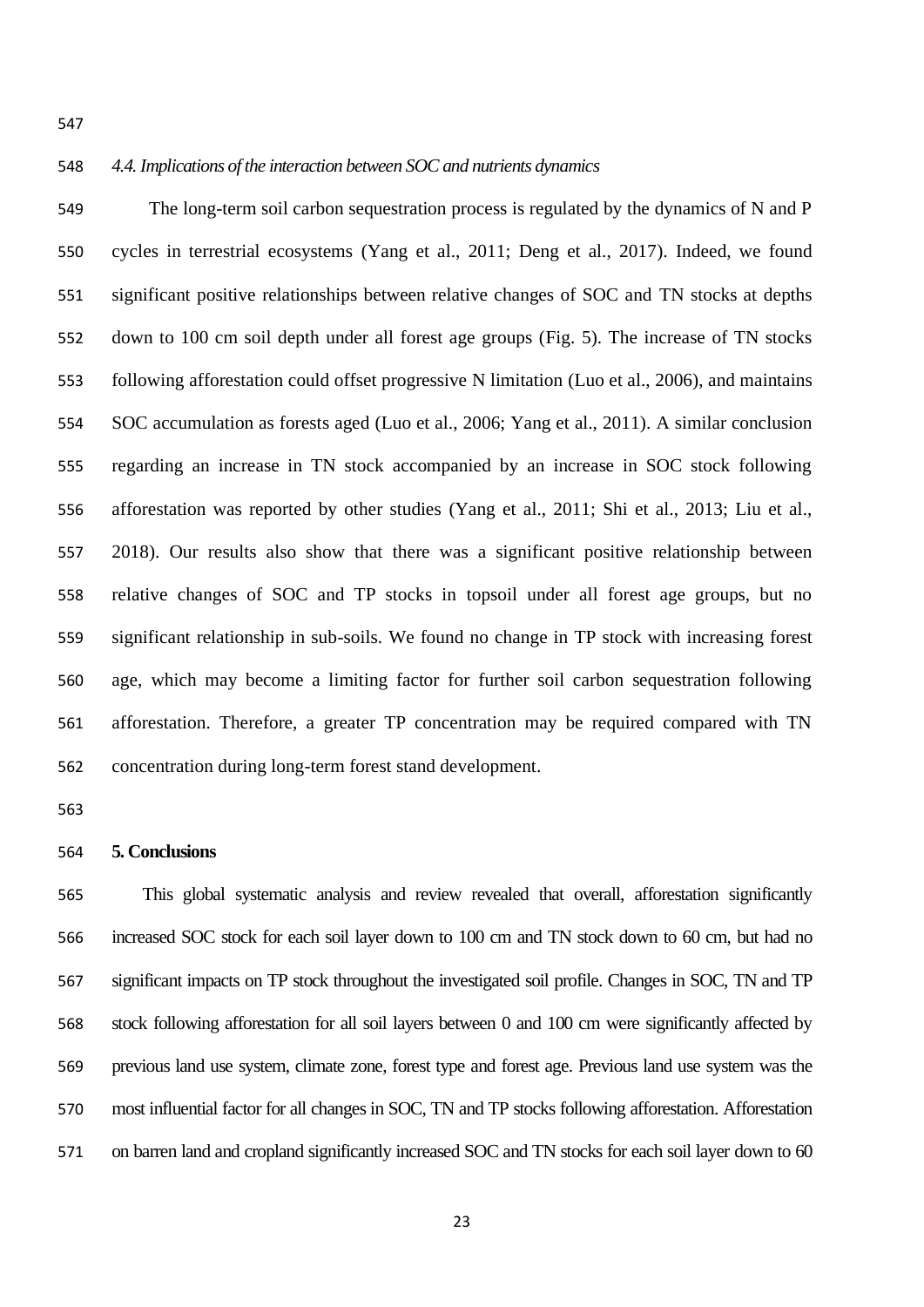cm. By contrast, at 0-20 cm, afforestation significantly increased TP stock only for barren land, whilst significantly decreased it for cropland. Afforestation on grassland had no significant effects on SOC, TN and TP stock for any soil layer. Moist cool climate zones had greater potential for SOC, TN and TP stock accumulations below 20 cm soil depth, compared to other climate zones. Broadleaf forests were better than coniferous forests for increasing SOC, TN and TP accumulations throughout the investigated soil profile (0-100 cm). Afforestation for <20 years significantly increased both SOC and TN stocks only at 0-20 cm soil depth, but afforestation for >20 years caused significant accumulation of SOC and TN stocks down to 100 cm soil depth. Changes to SOC and TN stocks were positively correlated at depths down to 100 cm under all forest age groups. By contrast, there was a significant positive relationship between relative changes of SOC and TP stocks in topsoil, but no significant relationship in sub-soils under all forest age groups. TP stock decreased significantly at a soil depth of 0-20 cm following afforestation for <20 years and did not change after 20 years in any soil layer, suggesting that TP may become a limiting factor for further soil carbon sequestration following afforestation. A higher TP than TN concentration would be required during long-term forest stand development. Following afforestation, soil BD decreased alongside significant increases in SOC and TN stocks to 100 cm depth, but had no relationship with the TP. We suggest that future studies should measure soil changes to at least 100 cm depth and forms of P to assess its mobilisation and uptake.

### **Declaration of competing interest**

 The authors declare that they have no known competing financial interests or personal relationships that could have appeared to influence the work reported in this paper.

#### **CRediT authorship contribution statement**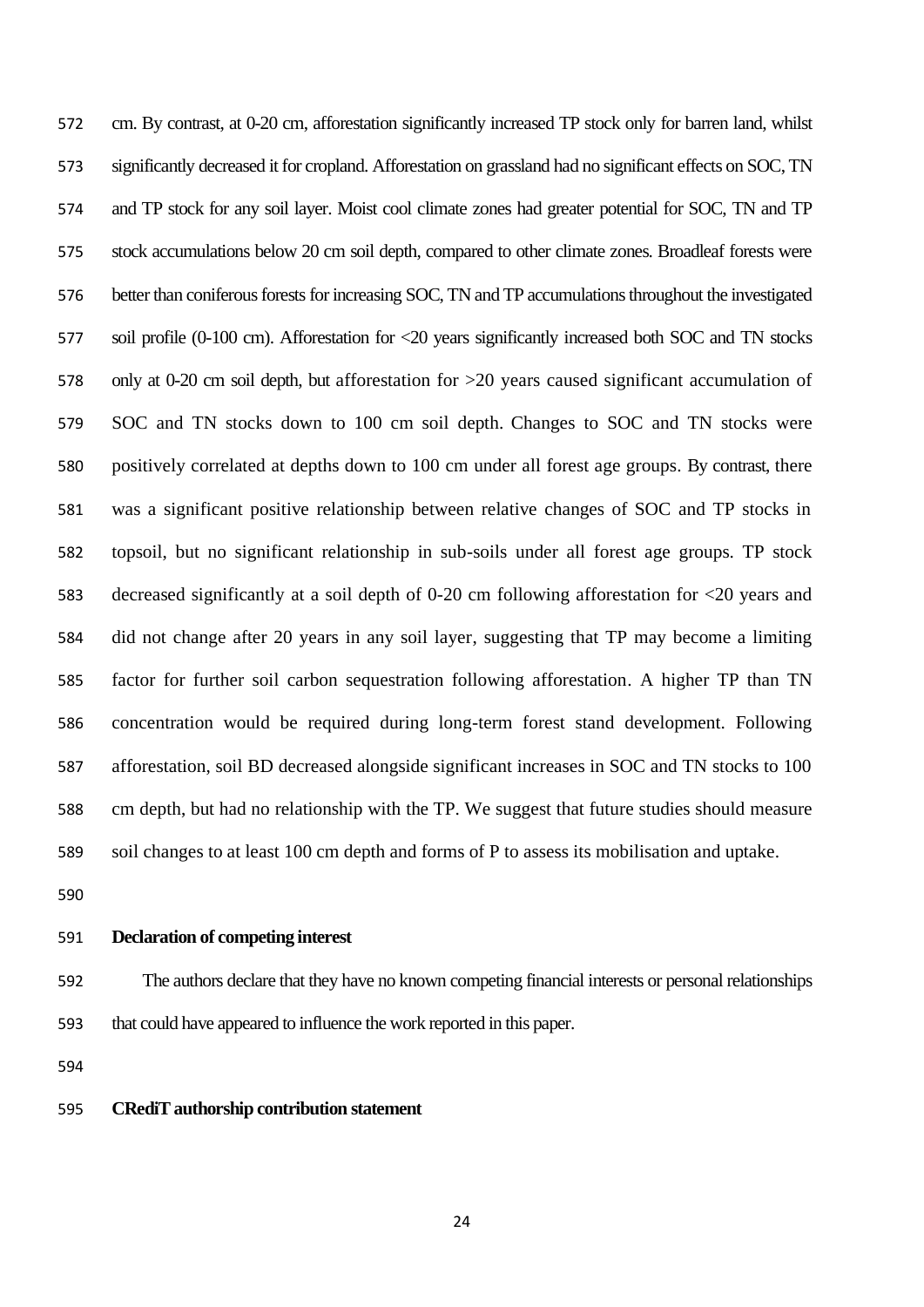**Yang Guo:** Conceptualization, Formal analysis, Investigation, Methodology, Writing – original draft. **Mohamed Abdalla:** Conceptualization, Methodology, Writing – review & editing. **Mikk Espenberg:** Formal analysis, Methodology, Writing – review & editing. **Astley [Hastings](https://www.abdn.ac.uk/ibes/research/groups/environmental-modelling/profiles/astley.hastings):** Conceptualization, Methodology, Writing – review & editing. **Paul Hallett:** Writing – review & editing. **Pete Smith:** Writing – review & editing.

### **Acknowledgments**

 This work contributed to the following projects: UK NERC ADVENT (NE/1806209), Soils-R- GGREAT (NE/P019455/1), FAB-GGR (NE/P019951/1) and EU Horizon 2020 programme (SuperG). The first author gratefully acknowledges financial support from China Scholarship Council (CSC).

### **References**

- Abdalla, M., Hastings, A., Chadwick, D.R., Jones, D.L., Evans, C.D., Jones, M.B., Rees,
- R.M., Smith, P., 2018. Critical review of the impacts of grazing intensity on soil organic
- carbon storage and other soil quality indicators in extensively managed grasslands.
- Agric. Ecosyst. Environ. 253, 62–81.
- Akima, H., Gebhardt, A., Petzold, T., Maechler, M., 2016. akima: Interpolation of irregularly and regularly spaced data. R Packag. version 0.6-2.
- Archer, E., 2018. rfPermute: Estimate Permutation p-Values for Random Forest Importance
- Metrics (2013). URL https//CRAN. R-project. org/package= rfPermute.
- Bárcena, T.G., Kiær, L.P., Vesterdal, L., Stefánsdóttir, H.M., Gundersen, P., Sigurdsson,
- B.D., 2014. Soil carbon stock change following afforestation in Northern Europe: a
- meta‐analysis. Glob. Chang. Biol. 20, 2393–2405.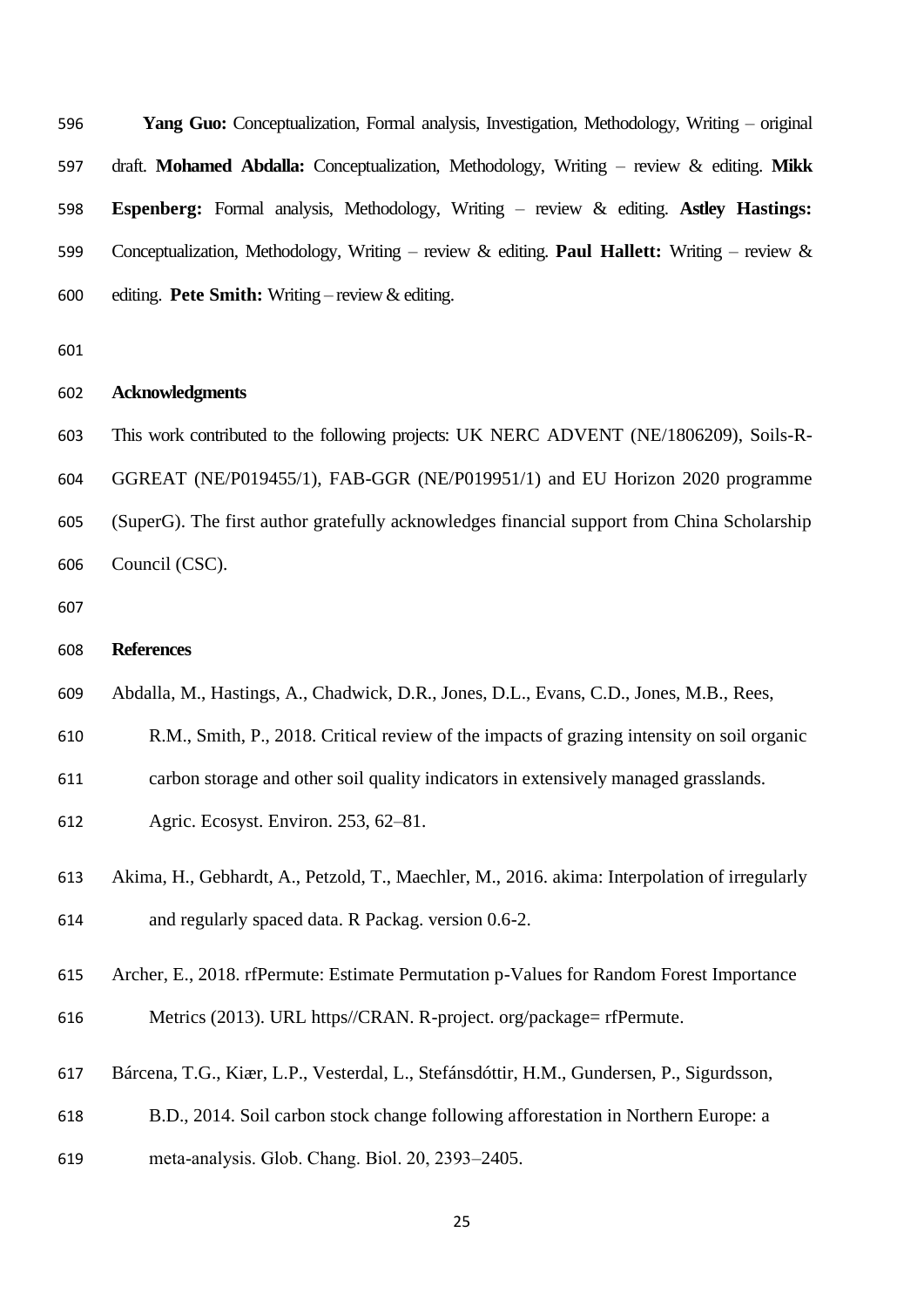- Baritz, R., Seufert, G., Montanarella, L., Van Ranst, E., 2010. Carbon concentrations and stocks in forest soils of Europe. For. Ecol. Manage. 260, 262–277.
- Bates, D., Mächler, M., Bolker, B., Walker, S., 2015. Fitting linear mixed-effects models using lme4. J. Stat. Softw. 67, 1–48.
- Berthrong, S.T., Jobbágy, E.G., Jackson, R.B., 2009. A global meta‐analysis of soil
- exchangeable cations, pH, carbon, and nitrogen with afforestation. Ecol. Appl. 19, 2228–2241.
- Berthrong, S.T., PIneiro, G., Jobbágy, E.G., Jackson, R.B., 2012. Soil C and N changes with

 afforestation of grasslands across gradients of precipitation and plantation age. Ecol. Appl. 22, 76–86.

- Bouwman, A.F., Leemans, R., 1995. The role of forest soils in the global carbon cycle. Carbon forms Funct. For. soils 503–525.
- Cerri, C.E.P., Easter, M., Paustian, K., Killian, K., Coleman, K., Bernoux, M., Falloon, P.,
- Powlson, D.S., Batjes, N.H., Milne, E., 2007. Predicted soil organic carbon stocks and changes in the Brazilian Amazon between 2000 and 2030. Agric. Ecosyst. Environ. 122, 58–72.
- Chang, R., Fu, B., Liu, G., Wang, S., Yao, X., 2012. The effects of afforestation on soil organic and inorganic carbon: A case study of the Loess Plateau of China. Catena 95, 145–152.
- 
- Cleveland, C.C., Houlton, B.Z., Smith, W.K., Marklein, A.R., Reed, S.C., Parton, W., Del Grosso, S.J., Running, S.W., 2013. Patterns of new versus recycled primary production
- in the terrestrial biosphere. Proc. Natl. Acad. Sci. 110, 12733–12737.
- Del Galdo, I., Six, J., Peressotti, A., Francesca Cotrufo, M., 2003. Assessing the impact of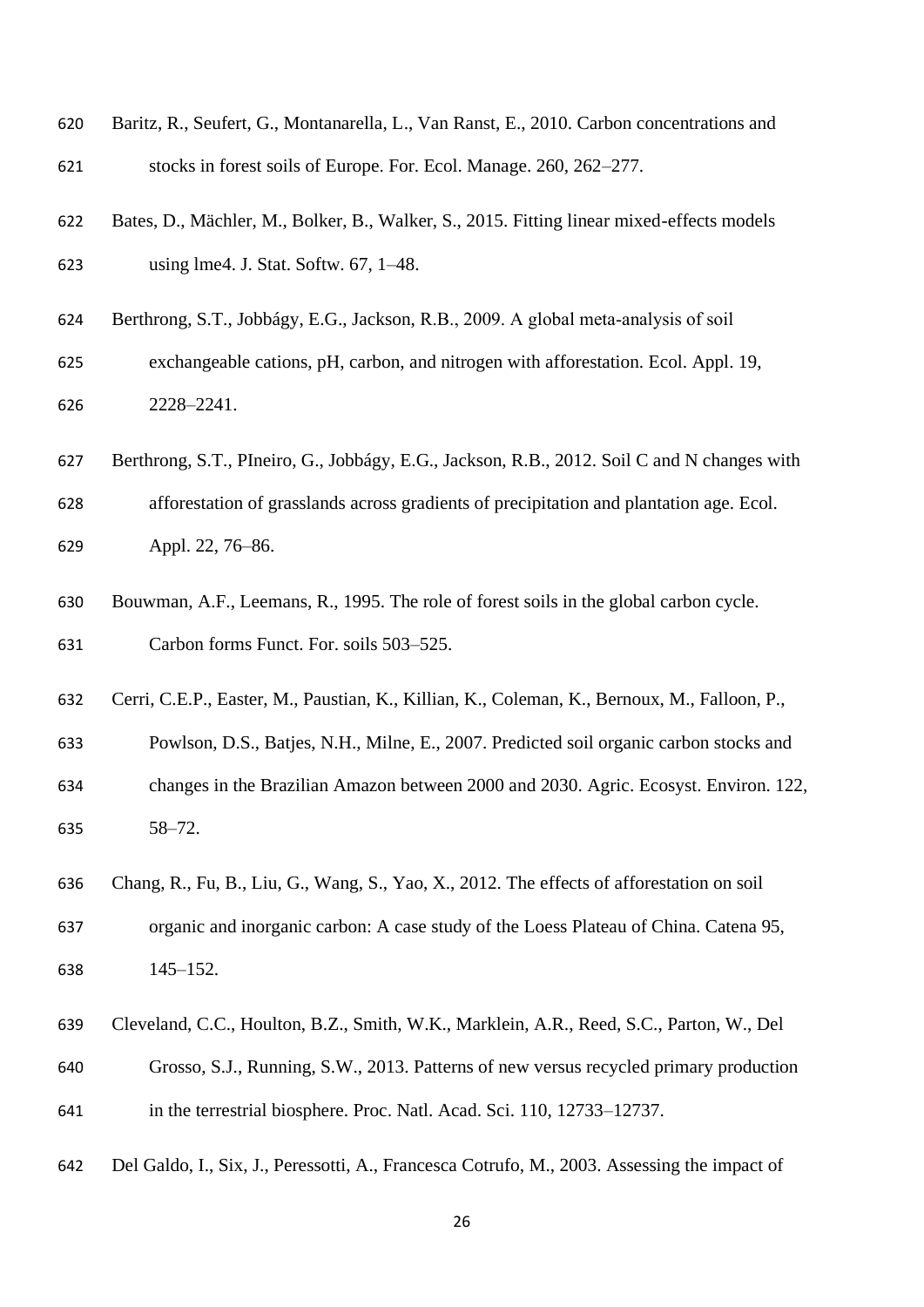| 643 | land-use change on soil C sequestration in agricultural soils by means of organic matter         |
|-----|--------------------------------------------------------------------------------------------------|
| 644 | fractionation and stable C isotopes. Glob. Chang. Biol. 9, 1204–1213.                            |
| 645 | Delignette-Muller, M.L., Dutang, C., 2015. fitdistrplus: An R package for fitting distributions. |
| 646 | J. Stat. Softw. 64, 1-34.                                                                        |
| 647 | Deng, L., Liu, G., Shangguan, Z., 2014. Land-use conversion and changing soil carbon stocks      |
| 648 | in C hina's 'Grain-for-Green'Program: a synthesis. Glob. Chang. Biol. 20, 3544–3556.             |
| 649 | Deng, Q., McMahon, D.E., Xiang, Y., Yu, C., Jackson, R.B., Hui, D., 2017. A global               |
| 650 | meta-analysis of soil phosphorus dynamics after afforestation. New Phytol. 213, 181–             |
| 651 | 192.                                                                                             |
| 652 | Don, A., Schumacher, J., Freibauer, A., 2011. Impact of tropical land-use change on soil         |
| 653 | organic carbon stocks–a meta-analysis. Glob. Chang. Biol. 17, 1658–1670.                         |
| 654 | Ellert, B.H., Bettany, J.R., 1995. Calculation of organic matter and nutrients stored in soils   |
| 655 | under contrasting management regimes. Can. J. Soil Sci. 75, 529–538.                             |
| 656 | Gelman, A., Hill, J., 2006. Data analysis using regression and multilevel/hierarchical models.   |
| 657 | Cambridge university press.                                                                      |
| 658 | Goll, D.S., Brovkin, V., Parida, B.R., Reick, C.H., Kattge, J., Reich, P.B., Van Bodegom,        |
| 659 | P.M., Niinemets, Ü., 2012. Nutrient limitation reduces land carbon uptake in simulations         |
| 660 | with a model of combined carbon, nitrogen and phosphorus cycling. Biogeosciences 9,              |
| 661 | 3547-3569.                                                                                       |
| 662 | Guo, L.B., Gifford, R.M., 2002. Soil carbon stocks and land use change: a meta analysis.         |
| 663 | Glob. Chang. Biol. 8, 345–360.                                                                   |
| 664 | Harrison, X.A., Donaldson, L., Correa-Cano, M.E., Evans, J., Fisher, D.N., Goodwin, C.E.D.,      |
| 665 | Robinson, B.S., Hodgson, D.J., Inger, R., 2018. A brief introduction to mixed effects            |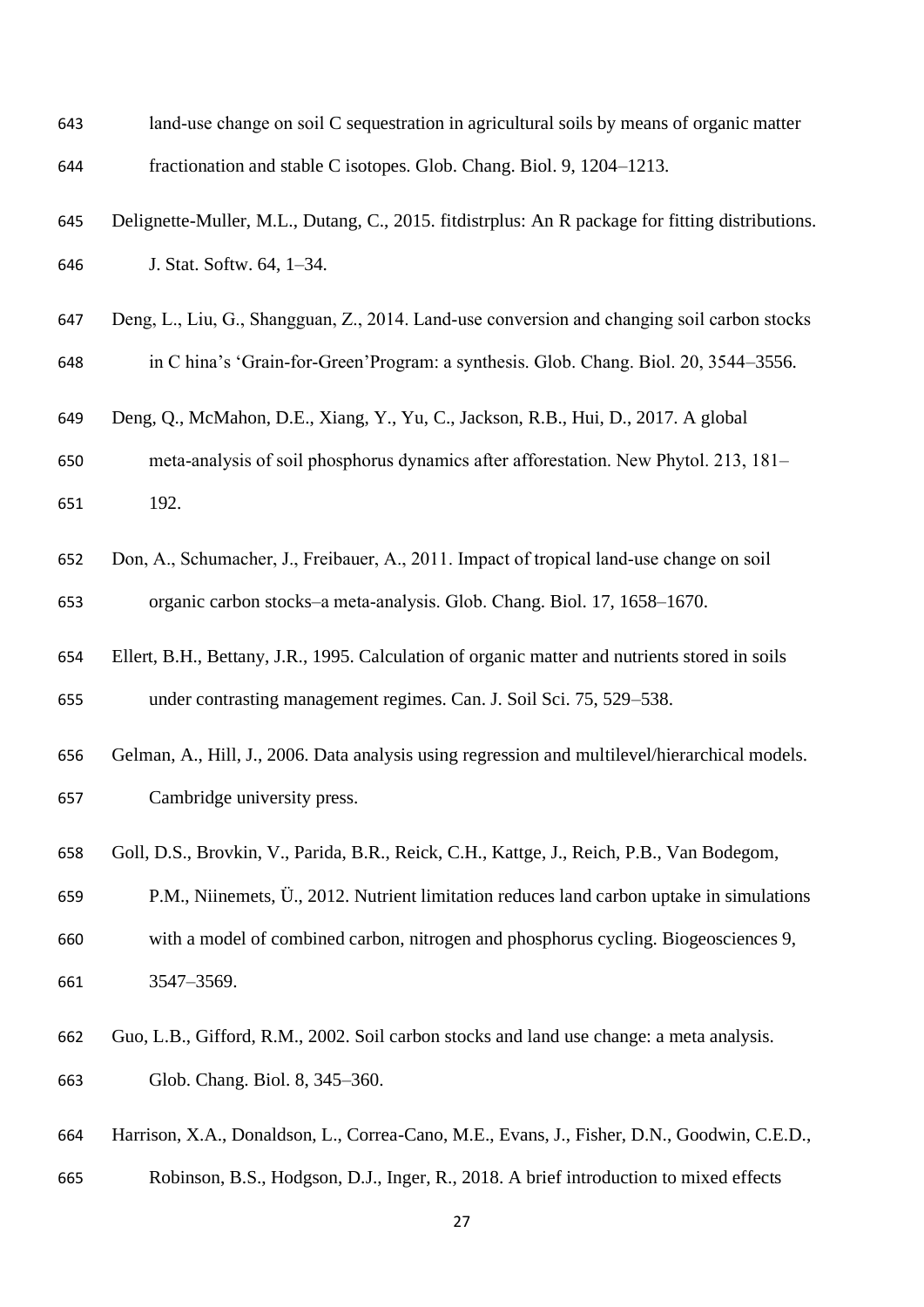modelling and multi-model inference in ecology. PeerJ 6, e4794.

| 667 | He, J.-Z., Zheng, Y., Chen, C.-R., He, Y.-Q., Zhang, L.-M., 2008. Microbial composition and |
|-----|---------------------------------------------------------------------------------------------|
| 668 | diversity of an upland red soil under long-term fertilization treatments as revealed by     |

- culture-dependent and culture-independent approaches. J. Soils Sediments 8, 349–358.
- Hedges, L. V, Gurevitch, J., Curtis, P.S., 1999. The meta‐analysis of response ratios in experimental ecology. Ecology 80, 1150–1156.
- Hobbie, S.E., Ogdahl, M., Chorover, J., Chadwick, O.A., Oleksyn, J., Zytkowiak, R., Reich,

 P.B., 2007. Tree species effects on soil organic matter dynamics: the role of soil cation composition. Ecosystems 10, 999–1018.

Hooker, T.D., Compton, J.E., 2003. Forest ecosystem carbon and nitrogen accumulation

during the first century after agricultural abandonment. Ecol. Appl. 13, 299–313.

- Hou, G., Delang, C.O., Lu, X., Gao, L., 2019. Soil organic carbon storage varies with stand ages and soil depths following afforestation. Ann. For. Res. 62, 3–20.
- IPCC, 2007. IPCC special report on land use, land-use change, and forestry. Cambridge Univ. Press. Cambridge.
- Jo, I., Fridley, J.D., Frank, D.A., 2019. Rapid leaf litter decomposition of deciduous

understory shrubs and lianas mediated by mesofauna. Plant Ecol. 1–6.

- Jobbágy, E.G., Jackson, R.B., 2001. The distribution of soil nutrients with depth: global patterns and the imprint of plants. Biogeochemistry 53, 51–77.
- Johnson, D.W., 1992. Nitrogen retention in forest soils. J. Environ. Qual. 21, 1–12.
- Johnston, A.S.A., 2019. Land management modulates the environmental controls on global
- earthworm communities. Glob. Ecol. Biogeogr.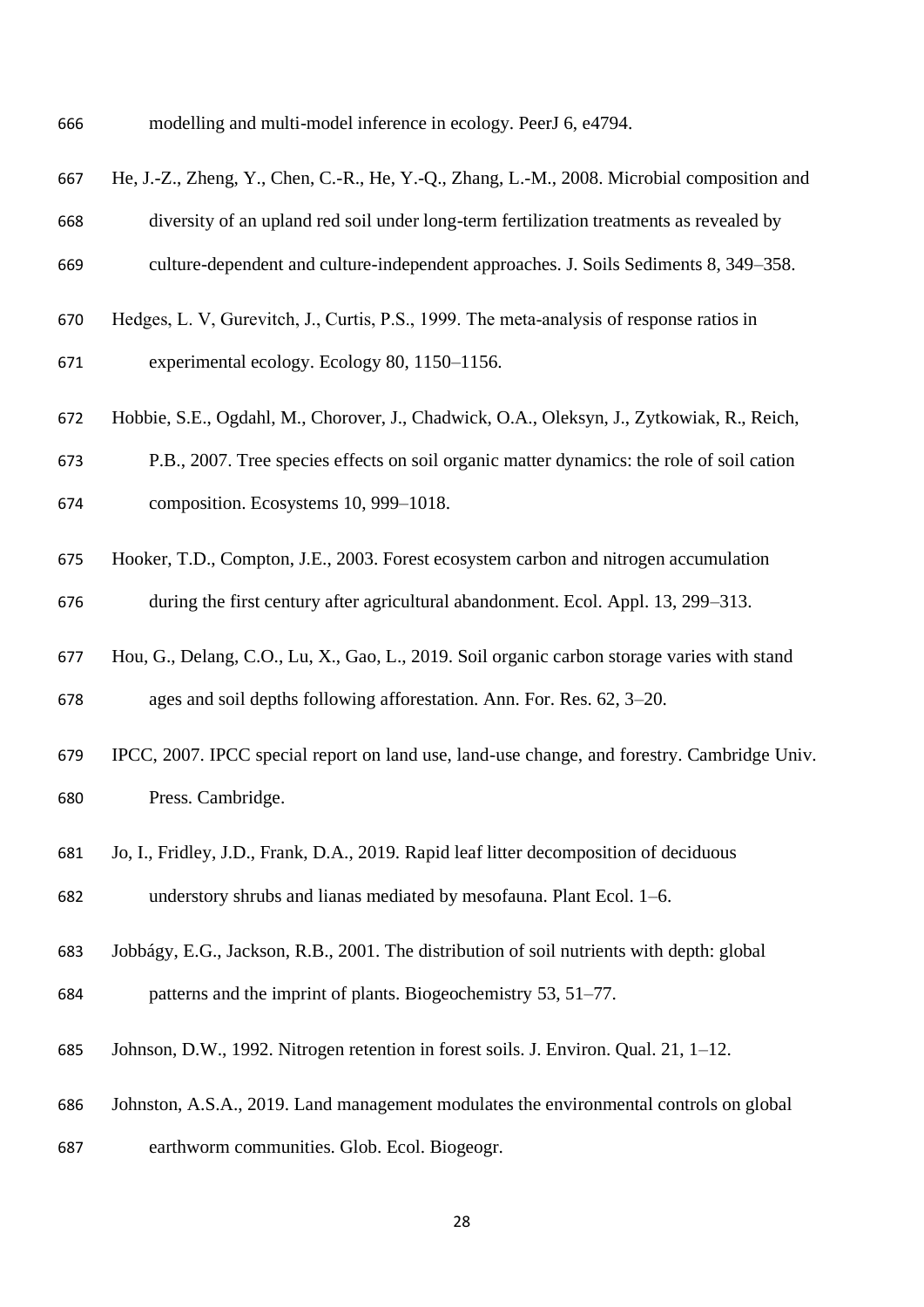- Kaur, R., Kumar, S., Gurung, H.P., 2002. A pedo-transfer function (PTF) for estimating soil bulk density from basic soil data and its comparison with existing PTFs. Soil Res. 40, 847–858.
- Knops, J.M.H., Bradley, K.L., Wedin, D.A., 2002. Mechanisms of plant species impacts on ecosystem nitrogen cycling. Ecol. Lett. 5, 454–466.
- Kursa, M.B., Rudnicki, W.R., 2010. Feature selection with the Boruta package. J Stat Softw 36, 1–13.
- Kuznetsova, A., Brockhoff, P.B., Christensen, R.H.B., 2017. lmerTest package: tests in linear mixed effects models. J. Stat. Softw. 82.
- Laganiere, J., Angers, D.A., Pare, D., 2010. Carbon accumulation in agricultural soils after afforestation: a meta‐analysis. Glob. Chang. Biol. 16, 439–453.
- Lal, R., 2018. Land use and soil management effects on soil organic matter dynamics on
- Alfisols in Western Nigeria, in: Soil Processes and the Carbon Cycle. CRC Press, pp. 109–126.
- Lal, R., 2005. Forest soils and carbon sequestration. For. Ecol. Manage. 220, 242–258.
- Li, D., Niu, S., Luo, Y., 2012. Global patterns of the dynamics of soil carbon and nitrogen stocks following afforestation: a meta‐analysis. New Phytol. 195, 172–181.
- Li, J., Li, Z., Wang, F., Zou, B., Chen, Y., Zhao, J., Mo, Q., Li, Y., Li, X., Xia, H., 2015.
- Effects of nitrogen and phosphorus addition on soil microbial community in a secondary tropical forest of China. Biol. Fertil. soils 51, 207–215.
- Liu, X., Yang, T., Wang, Q., Huang, F., Li, L., 2018. Dynamics of soil carbon and nitrogen
- stocks after afforestation in arid and semi-arid regions: A meta-analysis. Sci. Total
- Environ. 618, 1658–1664.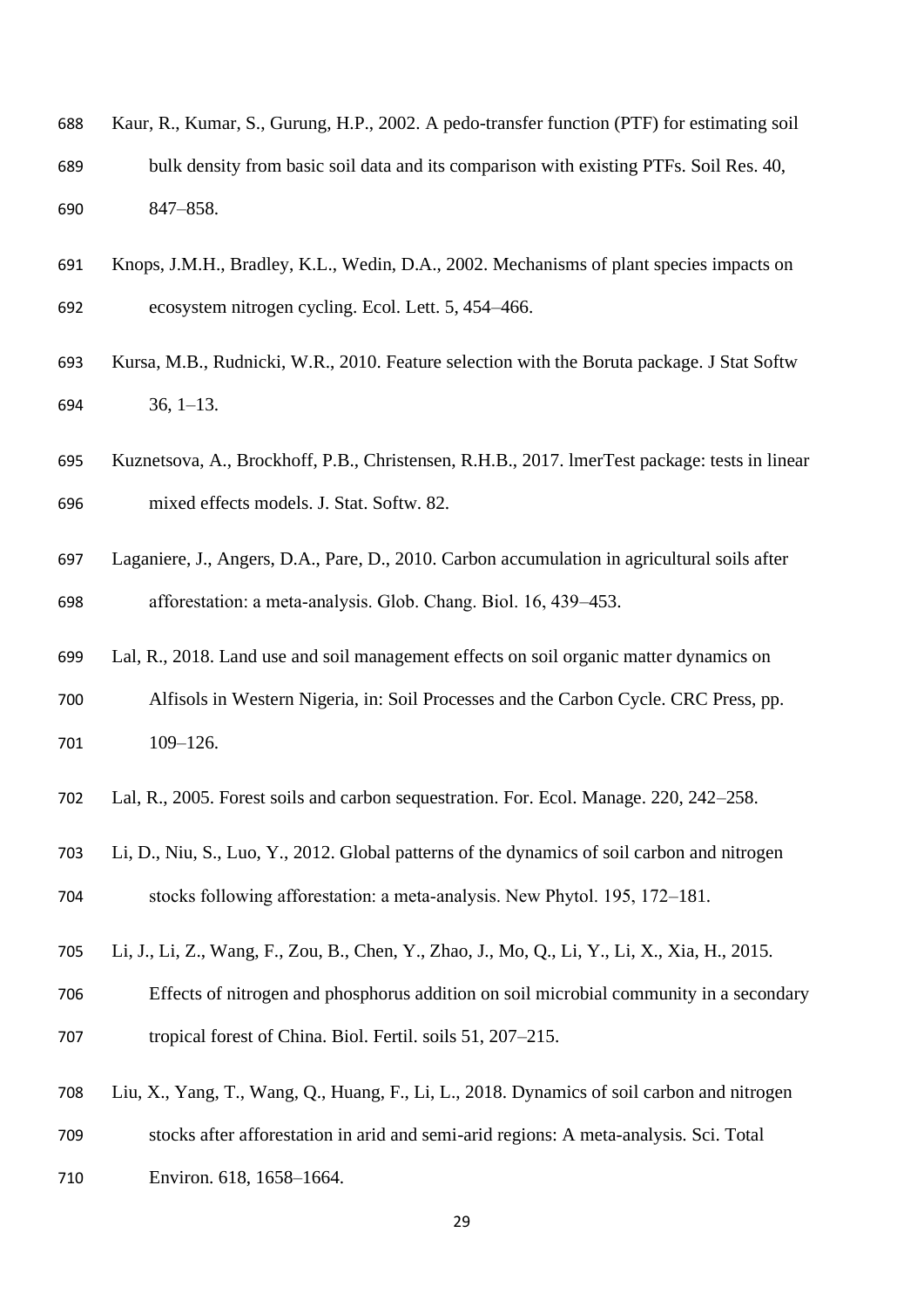| 711 | Luo, Y., Field, C.B., Jackson, R.B., 2006. Does Nitrogen Constrain Carbon Cycling, or Does     |
|-----|------------------------------------------------------------------------------------------------|
| 712 | Carbon Input Stimulate Nitrogen Cycling? 1. Ecology 87, 3-4.                                   |
| 713 | MacDonald, G.K., Bennett, E.M., Taranu, Z.E., 2012. The influence of time, soil                |
| 714 | characteristics, and land-use history on soil phosphorus legacies: a global meta-analysis.     |
| 715 | Glob. Chang. Biol. 18, 1904-1917.                                                              |
| 716 | Nave, L.E., Swanston, C.W., Mishra, U., Nadelhoffer, K.J., 2013. Afforestation effects on      |
| 717 | soil carbon storage in the United States: a synthesis. Soil Sci. Soc. Am. J. 77, 1035–1047.    |
| 718 | Paul, K.I., Polglase, P.J., Nyakuengama, J.G., Khanna, P.K., 2002. Change in soil carbon       |
| 719 | following afforestation. For. Ecol. Manage. 168, 241-257.                                      |
| 720 | Poeplau, C., Don, A., Vesterdal, L., Leifeld, J., Van Wesemael, B.A.S., Schumacher, J.,        |
| 721 | Gensior, A., 2011. Temporal dynamics of soil organic carbon after land-use change in           |
| 722 | the temperate zone-carbon response functions as a model approach. Glob. Chang. Biol.           |
| 723 | 17, 2415-2427.                                                                                 |
| 724 | Post, W.M., Kwon, K.C., 2000. Soil carbon sequestration and land-use change: processes and     |
| 725 | potential. Glob. Chang. Biol. 6, 317-327.                                                      |
| 726 | Prévosto, B., Dambrine, E., Moares, C., Curt, T., 2004. Effects of volcanic ash chemistry and  |
| 727 | former agricultural use on the soils and vegetation of naturally regenerated woodlands in      |
| 728 | the Massif Central, France. Catena 56, 239–261.                                                |
| 729 | Richards, M., Pogson, M., Dondini, M., Jones, E. O., Hastings, A., Henner, D. N., Tallis M.J., |
| 730 | Casella E., Matthews R.W., Henshall, P. A., 2017. High-resolution spatial modelling of         |
| 731 | greenhouse gas emissions from land-use change to energy crops in the United Kingdom.           |
| 732 | GCB Bioenergy, 9(3), 627–644.                                                                  |

Ritter, E., 2007. Carbon, nitrogen and phosphorus in volcanic soils following afforestation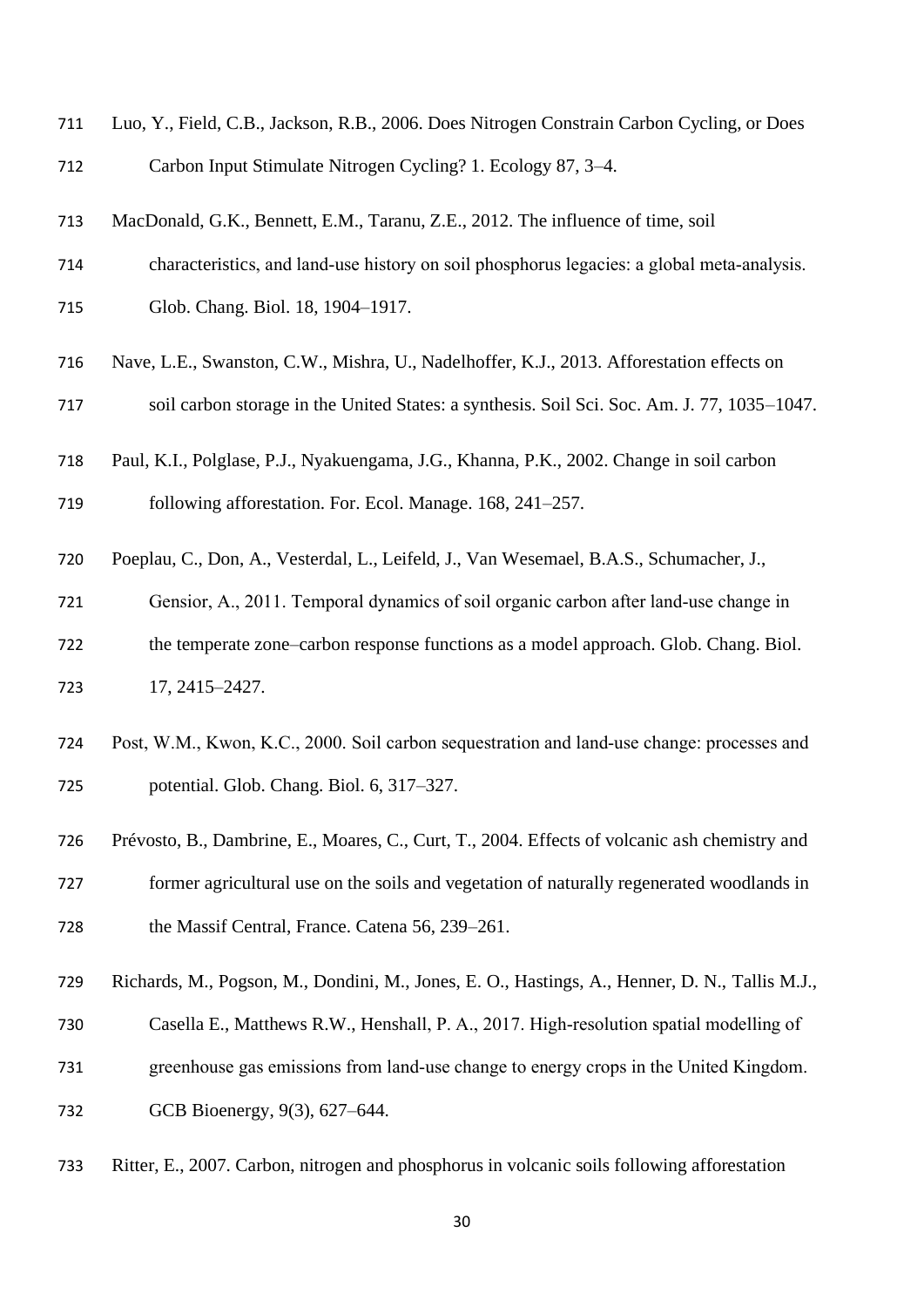- with native birch (Betula pubescens) and introduced larch (Larix sibirica) in Iceland. Plant Soil 295, 239–251.
- Shi, S., Peng, C., Wang, M., Zhu, Q., Yang, G., Yang, Y., Xi, T., Zhang, T., 2016. A global meta-analysis of changes in soil carbon, nitrogen, phosphorus and sulfur, and stoichiometric shifts after forestation. Plant Soil 407, 323–340. Shi, S., Zhang, W., Zhang, P., Yu, Y., Ding, F., 2013. A synthesis of change in deep soil organic carbon stores with afforestation of agricultural soils. For. Ecol. Manage. 296, 53–63. Silver, W.L., Ostertag, R., Lugo, A.E., 2000. The potential for carbon sequestration through
- reforestation of abandoned tropical agricultural and pasture lands. Restor. Ecol. 8, 394– 407.
- Singh, K., Singh, B., Singh, R.R., 2012. Changes in physico-chemical, microbial and
- enzymatic activities during restoration of degraded sodic land: Ecological suitability of mixed forest over monoculture plantation. Catena 96, 57–67.
- Smith, P., 2004. How long before a change in soil organic carbon can be detected? Glob. Chang. Biol. 10, 1878–1883.
- Smith, P., Martino, D., Cai, Z., Gwary, D., Janzen, H., Kumar, P., McCarl, B., Ogle, S.,
- O'Mara, F., Rice, C., 2007. Greenhouse gas mitigation in agriculture. Philos. Trans. R.
- Soc. B Biol. Sci. 363, 789–813
- Solomon, D., Lehmann, J., Kinyangi, J., Amelung, W., Lobe, I., Pell, A., Riha, S., Ngoze, S.,
- Verchot, L.O.U., Mbugua, D., 2007. Long‐term impacts of anthropogenic perturbations
- on dynamics and speciation of organic carbon in tropical forest and subtropical
- grassland ecosystems. Glob. Chang. Biol. 13, 511–530.